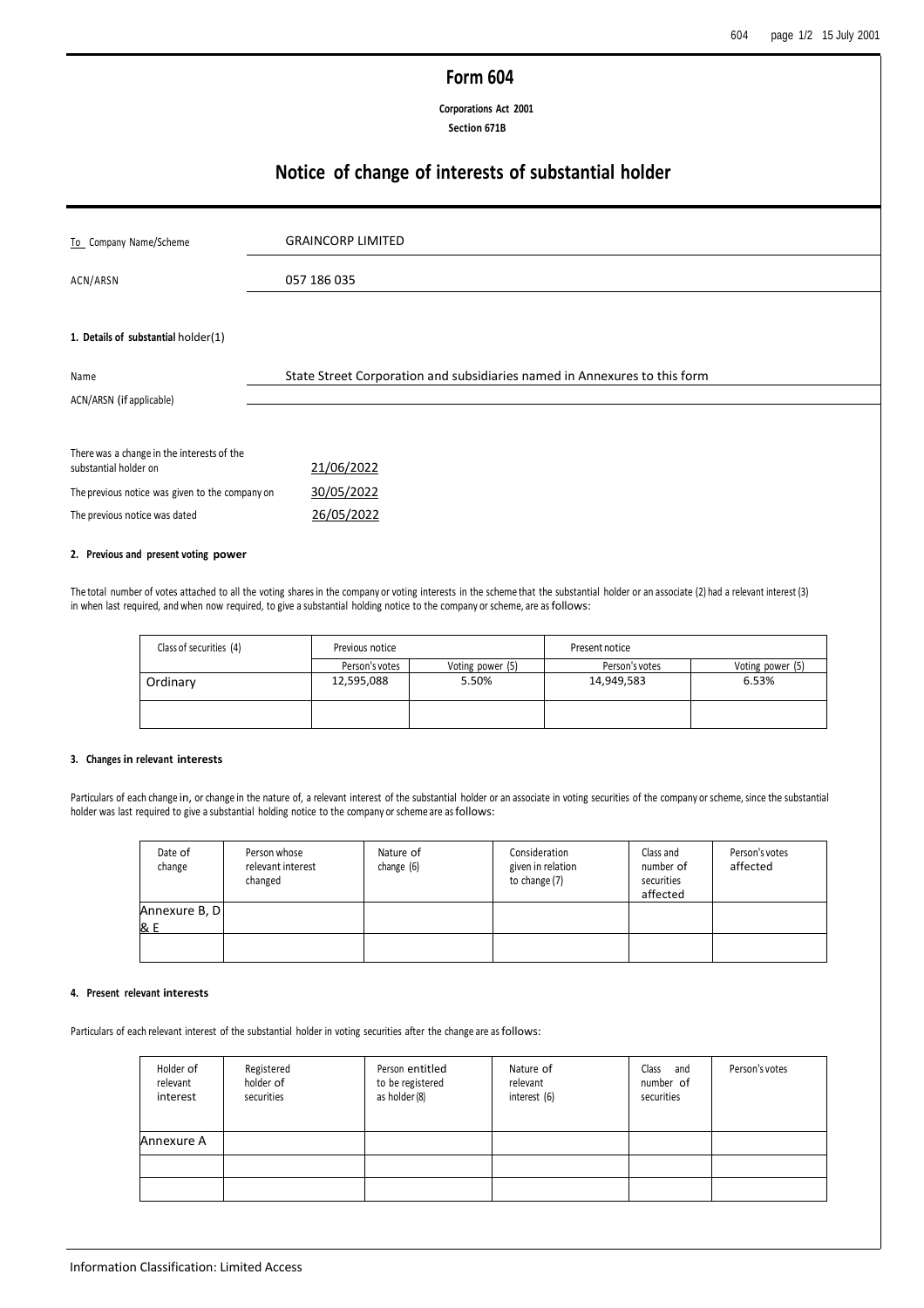### **5. Changes in association**

The persons who have become associates (2) of, ceased to be associates of, or have changed the nature of their association (9) with, the substantial holder in relation to voting interests in the company or scheme are as follows:

| Name and ACN/ARSN (if applicable) | Nature of association |
|-----------------------------------|-----------------------|
|                                   |                       |
|                                   |                       |
|                                   |                       |

### **6. Addresses**

The addresses of persons named in this form are as follows:

| Name       | Address |
|------------|---------|
| Annexure C |         |
|            |         |

### **Signature**

| print name | <b>Elizabeth Schaefer</b>                                                                   |      | <b>Authorised signatory</b> |
|------------|---------------------------------------------------------------------------------------------|------|-----------------------------|
| sign here  | Digitally signed by Elizabeth<br>$X_{\nu}$<br>Schaefer<br>Date: 2022.06.23 09:44:23 -04'00' | date | 23/06/2022                  |

#### **DIRECTIONS**

- (1) Ifthere are a number of substantial holders with similar or related relevant interests (eg. a corporation and its related corporations, or the manager and trustee of an equity trust), the names could be included in an annexure to the form. If the relevant interests of a group of persons are essentially similar, they may be referred to throughout the form as a specifically named group if the membership of each group, with the names and addresses of membersis clearly set out in paragraph 6 of the form.
- (2) See the definition of "associate" in section 9 of the Corporations Act 2001.
- (3) See the definition of "relevant interest" in sections 608 and 671B(7) of the Corporations Act 2001. (4)

The voting shares of a company constitute one class unless divided into separate classes.

- (5) The person's votes divided by the total votes in the body corporate or scheme multiplied by 100.
- (6) Include details of:
	- (a) Any relevant agreement or other circumstances because of which the change in relevant interest occurred. Ifsubsection 671B(4) applies, a copy of any document setting out the terms of any relevant agreement, and a statement by the person giving full and accurate details of any contract, scheme or arrangement, must accompany this form, together with a written statement certifying this contract, scheme or arrangement; and
	- (b) Any qualification of the power of a person to exercise, control the exercise of, or influence the exercise of, the voting powers or disposal of the securities to which the relevant interest relates (indicating clearly the particular securitiesto which the qualification applies).

See the definition of "relevant agreement" in section 9 of the Corporations Act 2001.

(7) Details of the consideration must include any and all benefits, money and other, that any person from whom a relevant interest was acquired has, or may, become entitled to receive in relation to that acquisition. Details must be included even if the benefit is conditional on the happening or not of a contingency. Details must be included of any benefit paid on behalf of the substantial holder or its associate in relation to the acquisitions, even if they are not paid directly to the person from whom the relevant interest was acquired.

(8) If the substantial holder is unable to determine the identity of the person (eg. if the relevant interest arises because of an option) write "unknown". (9)

Give details, if appropriate, of the present association and any change in that association since the last substantial holding notice.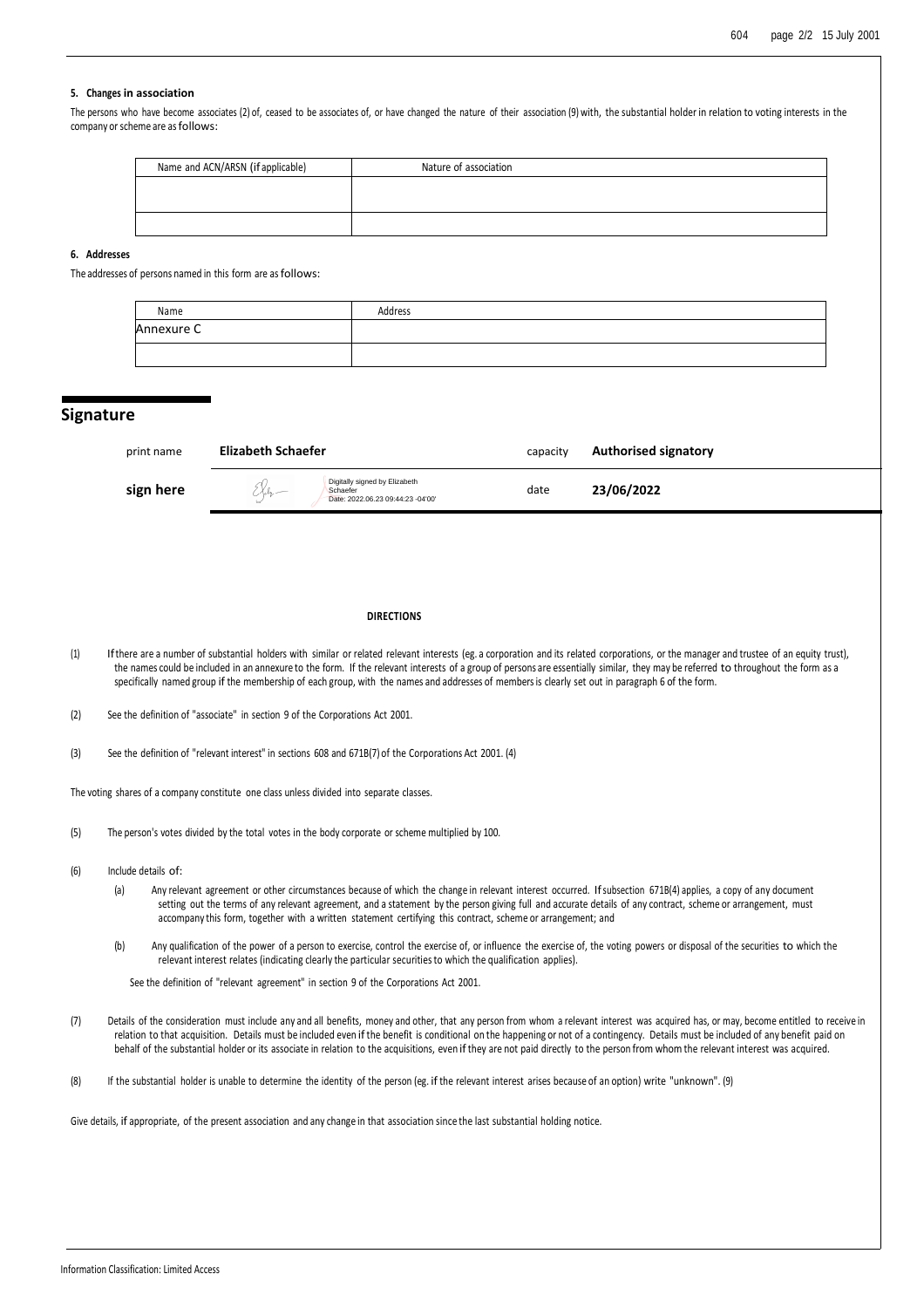

**\_\_\_\_\_\_\_\_\_\_\_\_\_\_\_\_\_\_\_\_\_\_\_\_\_\_\_\_\_\_\_\_\_\_\_\_ 23 June 2022 Elizabeth Schaefer Authorised Signatory**

**4. Present relevant interests**

| Holder of relevant interest                                                                       | <b>Nature of Relevant Interest</b>                                                                                                                                   | <b>Registered Holder of securities</b>         | Person Entitled to be registered as holder | <b>Class and number of Securities</b> |           | Person's votes |
|---------------------------------------------------------------------------------------------------|----------------------------------------------------------------------------------------------------------------------------------------------------------------------|------------------------------------------------|--------------------------------------------|---------------------------------------|-----------|----------------|
| STATE STREET GLOBAL ADVISORS TRUST COMPANY                                                        | Power to control the exercise of a right to vote<br>attached to securities and/or the power to dispose of<br>securities as investment manager or trustee             | Bank of New York Mellon                        | n/a                                        | Ordinary                              | 40,090    | 40,090         |
| STATE STREET GLOBAL ADVISORS TRUST COMPANY                                                        | Power to control the exercise of a right to vote<br>attached to securities and/or the power to dispose of<br>securities as investment manager or trustee             | Northern Trust Company                         | n/a                                        | Ordinary                              | 21,524    | 21,524         |
| STATE STREET GLOBAL ADVISORS TRUST COMPANY                                                        | Power to control the exercise of a right to vote<br>attached to securities and/or the power to dispose of<br>securities as investment manager or trustee             | State Street Bank and Trust Co                 | n/a                                        | Ordinary                              | 1,254,540 | 1,254,540      |
| STATE STREET GLOBAL ADVISORS TRUST COMPANY                                                        | Power to control the exercise of a right to vote<br>attached to securities and/or the power to dispose of<br>securities as investment manager or trustee             | PMorgan AG                                     | n/a                                        | Ordinary                              | 39,241    | 39,241         |
| STATE STREET GLOBAL ADVISORS TRUST COMPANY                                                        | Power to control the exercise of a right to vote<br>attached to securities and/or the power to dispose of<br>securities as investment manager or trustee             | The Bank of New York Mellon                    | n/a                                        | Ordinary                              | 97,826    | 97,826         |
| SSGA FUNDS MANAGEMENT, INC.                                                                       | Power to control the exercise of a right to vote<br>attached to securities and/or the power to dispose of<br>securities as investment manager or trustee             | State Street Bank and Trust Co                 | n/a                                        | Ordinary                              | 149,427   | 149,427        |
| STATE STREET GLOBAL ADVISORS EUROPE LIMITED                                                       | Power to control the exercise of a right to vote<br>attached to securities and/or the power to dispose of<br>securities as investment manager or trustee             | Bank of New York Mellon                        | n/a                                        | Ordinary                              | 16,484    | 16,484         |
| STATE STREET GLOBAL ADVISORS EUROPE LIMITED                                                       | Power to control the exercise of a right to vote<br>attached to securities and/or the power to dispose of<br>securities as investment manager or trustee             | State Street Bank and Trust Co.                | n/a                                        | Ordinary                              | 36.576    | 36,576         |
| STATE STREET GLOBAL ADVISORS EUROPE LIMITED                                                       | Power to control the exercise of a right to vote<br>attached to securities and/or the power to dispose of<br>securities as investment manager or trustee             | <b>IPMorgan AG</b>                             | n/a                                        | Ordinary                              | 37,135    | 37,135         |
| STATE STREET GLOBAL ADVISORS LIMITED                                                              | Power to control the exercise of a right to vote<br>attached to securities and/or the power to dispose of<br>securities as investment manager or trustee             | <b>Northern Trust Company</b>                  | n/a                                        | Ordinary                              | 853       | 853            |
| STATE STREET GLOBAL ADVISORS LIMITED                                                              | Power to control the exercise of a right to vote<br>attached to securities and/or the power to dispose of<br>securities as investment manager or trustee             | The Bank of New York Mellon                    | n/a                                        | Ordinary                              | 94,448    | 94,448         |
| STATE STREET GLOBAL ADVISORS, AUSTRALIA, LIMITED Power to control the exercise of a right to vote | attached to securities and/or the power to dispose of<br>securities as investment manager or trustee                                                                 | Northern Trust Company                         | n/a                                        | Ordinary                              | 4,523,009 | 4,523,009      |
| STATE STREET GLOBAL ADVISORS, AUSTRALIA, LIMITED Power to control the exercise of a right to vote | attached to securities and/or the power to dispose of<br>securities as investment manager or trustee                                                                 | State Street Bank and Trust Co                 | n/a                                        | Ordinary                              | 3,231,083 | 3,231,083      |
| STATE STREET GLOBAL ADVISORS, AUSTRALIA, LIMITED Power to control the exercise of a right to vote | attached to securities and/or the power to dispose of<br>securities as investment manager or trustee                                                                 | JPMorgan AG                                    | n/a                                        | Ordinary                              | 815,951   | 815,951        |
| STATE STREET GLOBAL ADVISORS, AUSTRALIA, LIMITED Power to control the exercise of a right to vote | attached to securities and/or the power to dispose of<br>securities as investment manager or trustee                                                                 | <b>BNP Paribas</b>                             | n/a                                        | Ordinary                              | 7,383     | 7,383          |
| STATE STREET GLOBAL ADVISORS, AUSTRALIA, LIMITED Power to control the exercise of a right to vote | attached to securities and/or the power to dispose of<br>securities as investment manager or trustee                                                                 | Citibank NA                                    | n/a                                        | Ordinary                              | 361,844   | 361,844        |
| STATE STREET BANK AND TRUST COMPANY                                                               | For memo pledge securities:<br>Relevant interest under section 608(8) being the<br>right, as lender, to dispose of shares pledged to<br>secure a securities loan     | GMO STRATEGIC OPPORTUNITIES ALLOCATION<br>FUND | STATE STREET BANK AND TRUST COMPANY        | Ordinary                              | 2,639     | 2,639          |
| STATE STREET BANK AND TRUST COMPANY                                                               | For collateral securities:<br>Relevant interest under section 608(8A) being the<br>right, as lender, to dispose of shares transferred to<br>ecure a securities loan  | THE MACQUARIE GROUP                            | THE MACQUARIE GROUP                        | Ordinary                              | 366,000   | 366,000        |
| STATE STREET BANK AND TRUST COMPANY                                                               | For collateral securities:<br>Relevant interest under section 608(8A) being the<br>right, as lender, to dispose of shares transferred to<br>secure a securities loan | THE GOLDMAN SACHS GROUP                        | THE GOLDMAN SACHS GROUP                    | Ordinary                              | 1,415,728 | 1,415,728      |
| STATE STREET BANK AND TRUST COMPANY                                                               | For collateral securities:<br>Relevant interest under section 608(8A) being the<br>right, as lender, to dispose of shares transferred to<br>secure a securities loan | UBS SECURITIES AUSTRALIA LTD                   | UBS SECURITIES AUSTRALIA LTD               | Ordinary                              | 1,843,784 | 1,843,784      |
| STATE STREET BANK AND TRUST COMPANY                                                               | For collateral securities:<br>Relevant interest under section 608(8A) being the<br>right, as lender, to dispose of shares transferred to<br>secure a securities loan | THE SOCIETE GENERALE GROUP                     | THE SOCIETE GENERALE GROUP                 | Ordinary                              | 594,018   | 594,018        |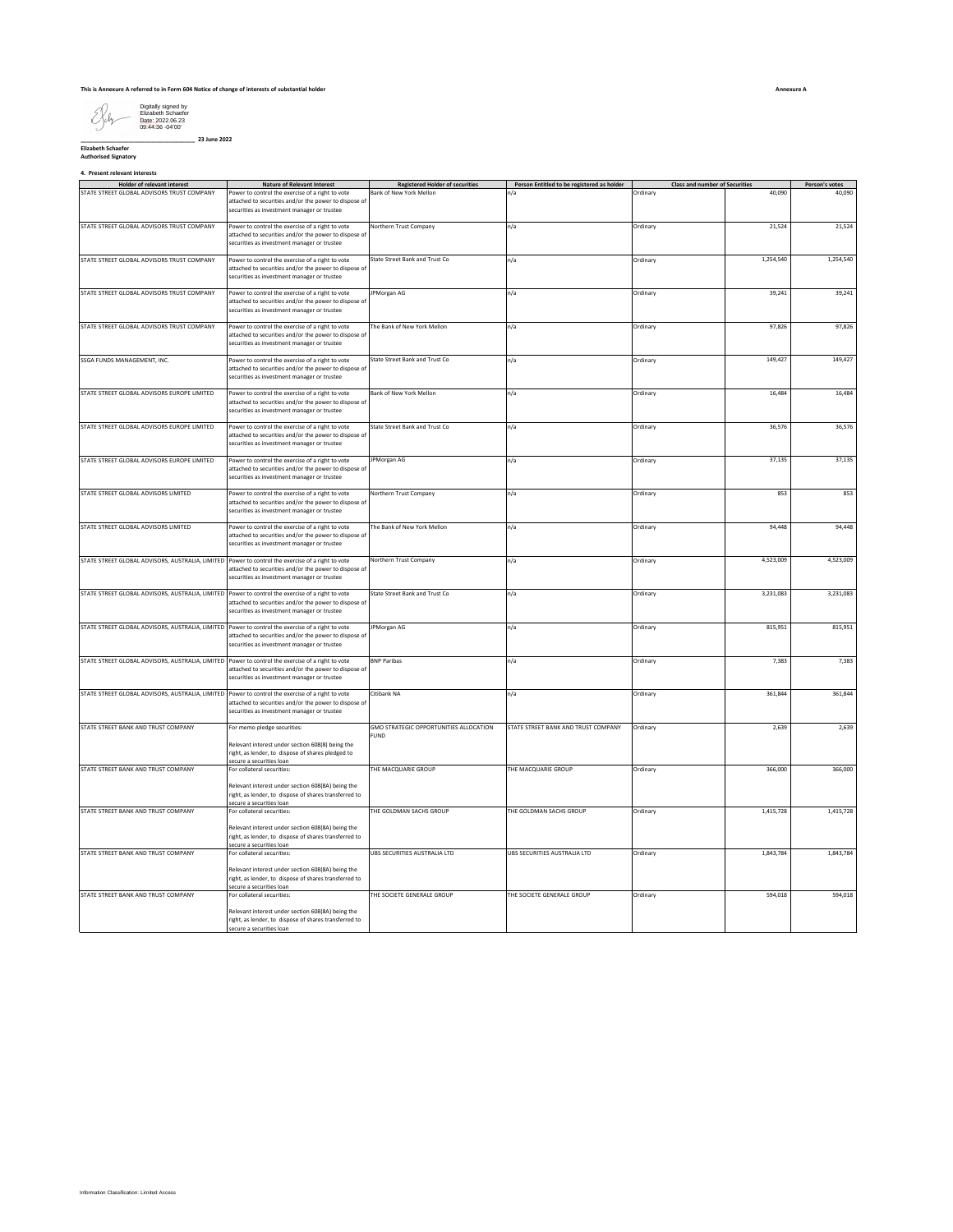| This is Annexure B referred to in Form 604 Notice of change of interests of substantial holder |                                                                                  |  |  |  |  |
|------------------------------------------------------------------------------------------------|----------------------------------------------------------------------------------|--|--|--|--|
|                                                                                                | Digitally signed by<br>Elizabeth Schaefer<br>Date: 2022.06.23<br>09:44:49 -04100 |  |  |  |  |
|                                                                                                | 23 June 2022                                                                     |  |  |  |  |
| <b>Flizabeth Schaefer</b>                                                                      |                                                                                  |  |  |  |  |

**Authorised Signatory**

**3. Changes in relevant interests**

Date of Change **Person whose relevant interest changed** Nature of Change **Consideration given in relation to Change** Class and number of Securities affected Person's Votes affected **STATE STREET GLOBAL ADVISORS, INC.** PURCHASE PURCHASE 9.82 ORDINARY 2.92 ORDINARY 2.92 ORDINARY 2.92 ORDINARY 2,349 31-May-2022 STATE STREET GLOBAL ADVISORS, INC. Sale 9.82 Ordinary (21,240) (21,240) 31-May-2022 STATE STREET GLOBAL ADVISORS, MCC. Sale 9.38 Ordinary (710) (710) (710) (710) (710) (710) (710) (7<br>17-Jun-2022 STATE STREET GLOBAL ADVISORS, NC. Served Because Communication (710) (710) (710) (710) (710) (710 **STATE STREET GLOBAL ADVISORS, INC.** 14-Jun-2022 STATE STREET GLOBAL ADVISORS, INC. Sale 9.66 Ordinary (4,705) (4,705) 16-Jun-2022 STATE STREET GLOBAL ADVISORS, INC. In specie application n/a Ordinary 724 724 16-Jun-2022 STATE STREET GLOBAL ADVISORS, INC. Sale 9.72 Ordinary (7,538) (7,538) 21-Jun-2022 STATE STREET GLOBAL ADVISORS, INC. In specie application n/a Ordinary 724 724 08-Jun-2022 STATE STREET GLOBAL ADVISORS, INC. In specie redemption n/a Ordinary (516) (516) 31-May-2022 STATE STREET GLOBAL ADVISORS, AUSTRALIA, LIMITED Purchase 9.82 ordinary 9.82 Ordinary 48,737 48,737 48,737 48,737 48,737 48,737 48,737 48,737 48,737 48,737 48,737 48,737 48,737 48,737 48,737 48,737 48,737 48,73 17-Jun-2022 STATE STREET GLOBAL ADVISORS, AUSTRALIA, LIMITED Purchase 9.38 Ordinary 330,230 330,230 17-Jun-2022 STATE STREET GLOBAL ADVISORS, AUSTRALIA, LIMITED Purchase 9.40 Ordinary 291,788 291,788 09-Jun-2022 STATE STREET GLOBAL ADVISORS, AUSTRALIA, LIMITED In specie application n/a Ordinary 905 905 1971 - Jun-2020 State State Street Guide (1999) - Jun-2022 State Street Street Street Street Street Street Str<br>1971 - Jun-2022 Street Street Street Street Street Street Street Street Street Street Street Street Street Str<br> 10-Jun-2022 STATE STREET GLOBAL ADVISORS UNITED<br>10-Jun-2022 STATE STREET BANK AND TRUST COMPANY Taking a pledge over securities to secure a securities of the main and the company of the company of the company of the compan n/a Ordinary 705 705 14-Jun-2022 STATE STREET BANK AND TRUST COMPANY Taking a pledge over securities to secure a securities loan from GMO STRATEGIC OPPORTUNITIES ALLOCATION FUND – Refer Part C of Annexure E n/a Ordinary 790 790 21-Jun-2022 STATE STREET BANK AND TRUST COMPANY Releasing a pledge over securities provided to secure a securities loan to GMO STRATEGIC OPPORTUNITIES ALLOCATION FUND – Refer Part C of Annexure E n/a Ordinary (8,843) (8,843) 31-May-2022 STATE STREET BANK AND TRUST COMPANY Transfer of title of securities to secure a securities loan from THE SOCIETE GENERALE GROUP – Refer Part B of Annexure D<br>D1-Jun-2022 STATE STREET BANK AND TRUST COMPANY Return of securities provided to secure a securities loan<br>to THE SOCIETE GENERALE GROUP – Refer Part B of n/a Ordinary 4,822 4,822 Annexure D<br>102-Jun-2022 STATE STREET BANK AND TRUST COMPANY Return of securities provided to secure a securities loan<br>10 THE SOCIETE GENERALE GROUP – Refer Part B of n/a Ordinary (678) (678) Annexure D n/a Ordinary (220) (220) 21-Jun-2022 STATE STREET BANK AND TRUST COMPANY from THE SOCIETE GENERALE GROUP – Refer Part B of Annexure D<br>30-May-2022 STATE STREET BANK AND TRUST COMPANY Transfer of title of securities to secure a securities loan<br>from THE ING GROUP – Refer Part B of Annexure D n/a Ordinary 51,470 51,470 n/a Ordinary 530 530 31-May-2022 STATE STREET BANK AND TRUST COMPANY Return of securities provided to secure a securities loan to THE ING GROUP – Refer Part B of Annexure D n/a Ordinary (248) (248) 01-Jun-2022 STATE STREET BANK AND TRUST COMPANY Return of securities provided to secure a securities loan to THE ING GROUP – Refer Part B of Annexure D n/a Ordinary (127) (127) 02-Jun-2022 STATE STREET BANK AND TRUST COMPANY Transfer of title of securities to secure a securities loan from THE ING GROUP – Refer Part B of Annexure D n/a Ordinary 8 8 06-Jun-2022 STATE STREET BANK AND TRUST COMPANY Return of securities provided to secure a securities loan to THE ING GROUP – Refer Part B of Annexure D n/a Ordinary (161) (161) 31-May-2022 STATE STREET BANK AND TRUST COMPANY Transfer of title of securities to secure a securities loan from THE SOCIETE GENERALE GROUP – Refer Part B of Annexure D n/a Ordinary 32,778 32,778 01-Jun-2022 STATE STREET BANK AND TRUST COMPANY Return of securities provided to secure a securities loan to THE SOCIETE GENERALE GROUP – Refer Part B of Annexure D<br>102-Jun-2022 STATE STREET BANK AND TRUST COMPANY Return of securities provided to secure a securities loan<br>10 THE SOCIETE GENERALE GROUP – Refer Part B of n/a Ordinary (1,285) (1,285) nexure D n/a Ordinary (13,836) (13,836) 21-Jun-2022 STATE STREET BANK AND TRUST COMPANY Return of securities provided to secure a securities loan to THE SOCIETE GENERALE GROUP – Refer Part B of Annexure D n/a Ordinary (3,951) (3,951) 14-Jun-2022 STATE STREET BANK AND TRUST COMPANY Transfer of title of securities to secure a securities loan from THE GOLDMAN SACHS GROUP – Refer Part B of Annexure D n/a Ordinary 1 1 15-Jun-2022 STATE STREET BANK AND TRUST COMPANY to THE GOLDMAN SACHS GROUP – Refer Part B of Annexure D<br>10-Jun-2022 STATE STREET BANK AND TRUST COMPANY Transfer of title of securities to secure a securities loan n/a Ordinary (1) (1) from THE RBC GROUP – Refer Part B of Annexure D n/a Ordinary 193 193 13-Jun-2022 STATE STREET BANK AND TRUST COMPANY Return of securities provided to secure a securities loan to THE RBC GROUP – Refer Part B of Annexure D n/a Ordinary (193) (193) 31-May-2022 STATE STREET BANK AND TRUST COMPANY Transfer of title of securities to secure a securities loan from THE SOCIETE GENERALE GROUP – Refer Part B of Annexure D n/a Ordinary 382 382 01-Jun-2022 STATE STREET BANK AND TRUST COMPANY Return of securities provided to secure a securities loan (199<br>to THE SOCIETE GENERALE GROUP – Refer Part B of Annexure D<br>102-Jun-2022 STATE STREET BANK AND TRUST COMPANY Return of securities provided to secure a securities loan<br>10 THE SOCIETE GENERALE GROUP – Refer Part B of n/a Ordinary (10) (10) Annexure D<br>103-Jun-2022 STATE STREET BANK AND TRUST COMPANY Return of securities provided to secure a securities loan<br>10 THE SOCIETE GENERALE GROUP – Refer Part B of n/a Ordinary (36) (36) Annexure D<br>Transfer of title of securities to securities loan (from UBS SECURITIES AUSTRALIA LTD – Refer Part B of<br>Annexure D<br>Annexure D n/a Ordinary (337) (337) n/a Ordinary 2,086,199 2,086,199 08-Jun-2022 STATE STREET BANK AND TRUST COMPANY Return of securities provided to secure a securities loan to UBS SECURITIES AUSTRALIA LTD – Refer Part B of Annexure D<br>19-Jun-2022 STATE STREET BANK AND TRUST COMPANY Return of securities provided to secure a securities loan<br>to UBS SECURITIES AUSTRALIA LTD – Refer Part B of Ordinary (996,967) (996,96 Annexure D 17-Jun-2022 STATE STREET BANK AND TRUST COMPANY Transfer of title of securities to secure a securities loan n/a Ordinary (155,023) (155,023) from UBS SECURITIES AUSTRALIA LTD – Refer Part B of Annexure D n/a Ordinary 990,255 990,255 20-Jun-2022 STATE STREET BANK AND TRUST COMPANY to UBS SECURITIES AUSTRALIA LTD – Refer Part B of Annexure D Ordinary (1,857,597) (1,857,59 21-Jun-2022 STATE STREET BANK AND TRUST COMPANY Return of securities provided to secure a securities loan to UBS SECURITIES AUSTRALIA LTD – Refer Part B of Annexure D Ordinary (66,867) (66,867) 31-May-2022 STATE STREET BANK AND TRUST COMPANY Transfer of title of securities to secure a securities loan from THE SOCIETE GENERALE GROUP – Refer Part B of Annexure D<br>1-Jun-2022 STATE STREET BANK AND TRUST COMPANY Return of securities provided to secure a securities loan<br>10 THE SOCIETE GENERALE GROUP – Refer Part B of n/a Ordinary 2,329 2,329 Annexure D n/a Ordinary (70) (70)

**Annexure B**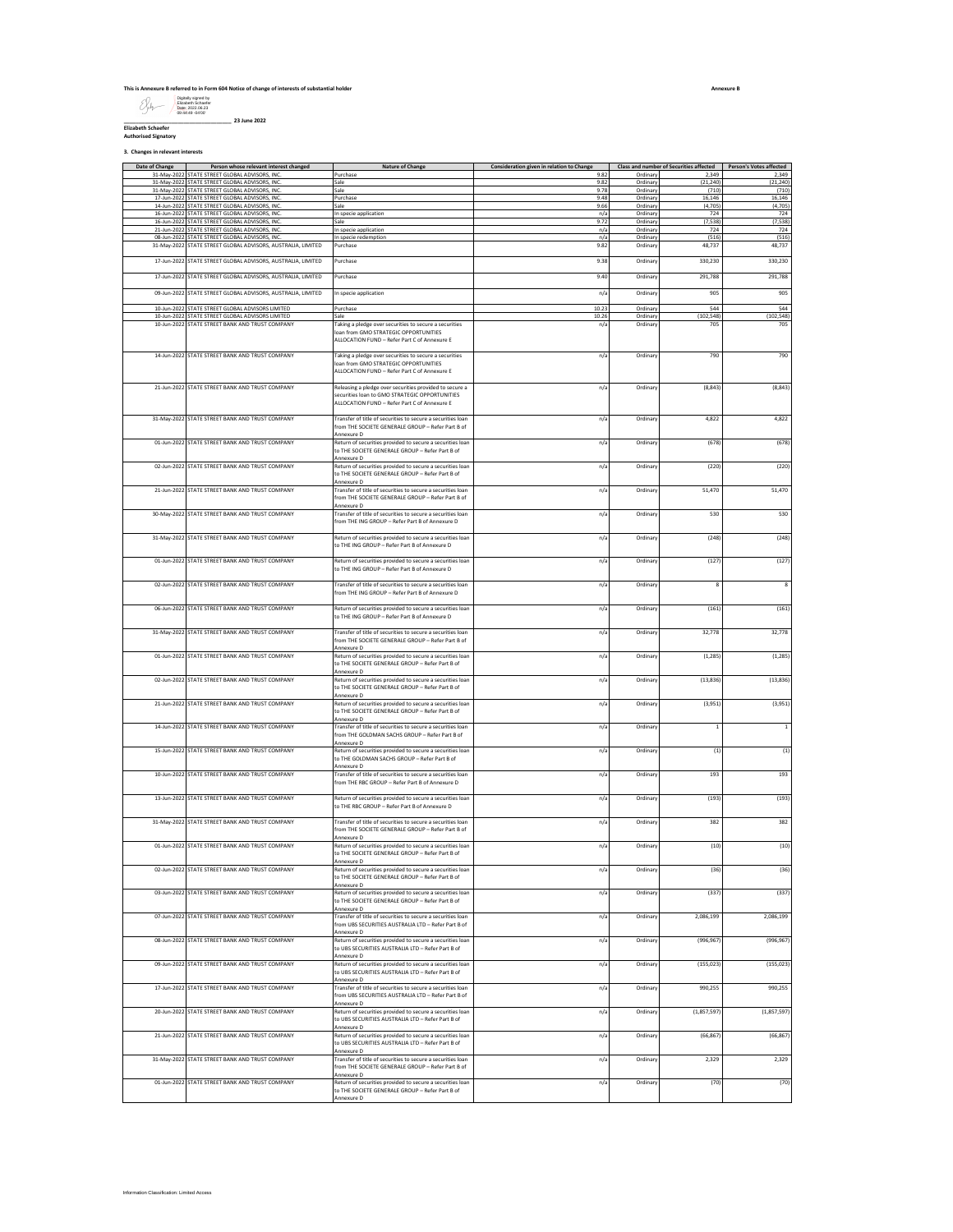| 02-Jun-2022 STATE STREET BANK AND TRUST COMPANY |                                                                                                                                |     |          |                         |                |
|-------------------------------------------------|--------------------------------------------------------------------------------------------------------------------------------|-----|----------|-------------------------|----------------|
|                                                 | Return of securities provided to secure a securities loan<br>to THE SOCIETE GENERALE GROUP - Refer Part B of<br>Annexure D     | n/a | Ordinar  | (240)                   | (240)          |
| 21-Jun-2022 STATE STREET BANK AND TRUST COMPANY | Return of securities provided to secure a securities loan<br>to THE SOCIETE GENERALE GROUP - Refer Part B of                   | n/a | Ordinary | (1,988)                 | (1,988)        |
| 31-May-2022 STATE STREET BANK AND TRUST COMPANY | Annexure D<br>Transfer of title of securities to secure a securities loan                                                      | n/a | Ordinar  | 22,487                  | 22,487         |
|                                                 | from THE SOCIETE GENERALE GROUP - Refer Part B of<br>Annexure D                                                                |     |          |                         |                |
| 01-Jun-2022 STATE STREET BANK AND TRUST COMPANY | Return of securities provided to secure a securities loan<br>to THE SOCIETE GENERALE GROUP - Refer Part B of                   | n/a | Ordinary | (839)                   | (839)          |
| 02-Jun-2022 STATE STREET BANK AND TRUST COMPANY | Annexure D<br>Return of securities provided to secure a securities loan                                                        | n/a | Ordinan  | (2, 274)                | (2, 274)       |
|                                                 | to THE SOCIETE GENERALE GROUP - Refer Part B of<br>Annexure D                                                                  |     |          |                         |                |
| 21-Jun-2022 STATE STREET BANK AND TRUST COMPANY | Return of securities provided to secure a securities loan<br>to THE SOCIETE GENERALE GROUP - Refer Part B of<br>Annexure D     | n/a | Ordinary | (9,969)                 | (9,969)        |
| 31-May-2022 STATE STREET BANK AND TRUST COMPANY | Transfer of title of securities to secure a securities loan<br>from THE SOCIETE GENERALE GROUP - Refer Part B of               | n/a | Ordinar  | 39,929                  | 39,929         |
| 01-Jun-2022 STATE STREET BANK AND TRUST COMPANY | Annexure D<br>Return of securities provided to secure a securities loan                                                        | n/a | Ordinar  | (1, 475)                | (1, 475)       |
|                                                 | to THE SOCIETE GENERALE GROUP - Refer Part B of<br>Annexure D                                                                  |     |          |                         |                |
| 02-Jun-2022 STATE STREET BANK AND TRUST COMPANY | Return of securities provided to secure a securities loan<br>to THE SOCIETE GENERALE GROUP - Refer Part B of                   | n/a | Ordinar  | (4, 153)                | (4, 153)       |
| 21-Jun-2022 STATE STREET BANK AND TRUST COMPANY | Annexure D<br>Return of securities provided to secure a securities loan                                                        | n/a | Ordinary | (33, 636)               | (33, 636)      |
| 10-Jun-2022 STATE STREET BANK AND TRUST COMPANY | to THE SOCIETE GENERALE GROUP - Refer Part B of<br>Annexure D<br>Transfer of title of securities to secure a securities loan   | n/a | Ordinar  | 2.003                   | 2,003          |
|                                                 | from THE RBC GROUP - Refer Part B of Annexure D                                                                                |     |          |                         |                |
| 13-Jun-2022 STATE STREET BANK AND TRUST COMPANY | Return of securities provided to secure a securities loan<br>to THE RBC GROUP - Refer Part B of Annexure D                     | n/a | Ordinar  | (2,003)                 | (2,003)        |
| 30-May-2022 STATE STREET BANK AND TRUST COMPANY | Transfer of title of securities to secure a securities loan                                                                    | n/a | Ordinar  | 196                     | 196            |
| 31-May-2022 STATE STREET BANK AND TRUST COMPANY | from THE ING GROUP - Refer Part B of Annexure D                                                                                |     |          |                         |                |
|                                                 | Return of securities provided to secure a securities loan<br>to THE ING GROUP - Refer Part B of Annexure D                     | n/a | Ordinar  | (92)                    | (92)           |
| 01-Jun-2022 STATE STREET BANK AND TRUST COMPANY | Return of securities provided to secure a securities loan<br>to THE ING GROUP - Refer Part B of Annexure D                     | n/a | Ordinar  | (48)                    | (48)           |
| 02-Jun-2022 STATE STREET BANK AND TRUST COMPANY | Transfer of title of securities to secure a securities loan                                                                    | n/a | Ordinary | $\overline{\mathbf{3}}$ | $\mathsf 3$    |
|                                                 | from THE ING GROUP - Refer Part B of Annexure D                                                                                |     |          |                         |                |
| 06-Jun-2022 STATE STREET BANK AND TRUST COMPANY | Return of securities provided to secure a securities loan<br>to THE ING GROUP - Refer Part B of Annexure D                     | n/a | Ordinan  | (59)                    | (59)           |
| 30-May-2022 STATE STREET BANK AND TRUST COMPANY | Transfer of title of securities to secure a securities loan<br>from THE ING GROUP - Refer Part B of Annexure D                 | n/a | Ordinar  | 2,342                   | 2,342          |
| 31-May-2022 STATE STREET BANK AND TRUST COMPANY | Return of securities provided to secure a securities loan                                                                      | n/a | Ordinar  | (1, 354)                | (1, 354)       |
|                                                 | to THE ING GROUP - Refer Part B of Annexure D                                                                                  |     |          |                         |                |
| 01-Jun-2022 STATE STREET BANK AND TRUST COMPANY | Return of securities provided to secure a securities loan<br>to THE ING GROUP - Refer Part B of Annexure D                     | n/a | Ordinar  | (467)                   | (467)          |
| 02-Jun-2022 STATE STREET BANK AND TRUST COMPANY | Return of securities provided to secure a securities loan<br>to THE ING GROUP - Refer Part B of Annexure D                     | n/a | Ordinar  | (165)                   | (165)          |
| 03-Jun-2022 STATE STREET BANK AND TRUST COMPANY | Return of securities provided to secure a securities loan                                                                      | n/a | Ordinary | (357)                   | (357)          |
|                                                 | to THE ING GROUP - Refer Part B of Annexure D                                                                                  |     |          |                         |                |
| 31-May-2022 STATE STREET BANK AND TRUST COMPANY | Transfer of title of securities to secure a securities loan<br>from THE SOCIETE GENERALE GROUP - Refer Part B of               | n/a | Ordinar  | 30                      | 30             |
| 01-Jun-2022 STATE STREET BANK AND TRUST COMPANY | Annexure D<br>Return of securities provided to secure a securities loan                                                        | n/a | Ordinar  | (1)                     | (1)            |
| 02-Jun-2022 STATE STREET BANK AND TRUST COMPANY | to THE SOCIETE GENERALE GROUP - Refer Part B of<br>Annexure D<br>Return of securities provided to secure a securities loan     | n/a | Ordinar  | (3)                     | (3)            |
|                                                 | to THE SOCIETE GENERALE GROUP - Refer Part B of<br>Annexure D                                                                  |     |          |                         |                |
| 21-Jun-2022 STATE STREET BANK AND TRUST COMPANY | Transfer of title of securities to secure a securities loan<br>from THE SOCIETE GENERALE GROUP - Refer Part B of               | n/a | Ordinar  | 243                     | 243            |
| 21-Jun-2022 STATE STREET BANK AND TRUST COMPANY | Annexure D<br>Transfer of title of securities to secure a securities loan                                                      | n/a | Ordinar  | $\overline{2}$          | $\overline{2}$ |
| 10-Jun-2022 STATE STREET BANK AND TRUST COMPANY | from THE SOCIETE GENERALE GROUP - Refer Part B of<br>Annexure D<br>Transfer of title of securities to secure a securities loan | n/a | Ordinary | 13,860                  | 13,860         |
|                                                 | from THE RBC GROUP - Refer Part B of Annexure D                                                                                |     |          |                         |                |
| 13-Jun-2022 STATE STREET BANK AND TRUST COMPANY | Return of securities provided to secure a securities loan<br>to THE RBC GROUP - Refer Part B of Annexure D                     | n/a | Ordinan  | (13, 860)               | (13,860)       |
| 31-May-2022 STATE STREET BANK AND TRUST COMPANY | Transfer of title of securities to secure a securities loan                                                                    | n/a | Ordinary | 9,267                   | 9,267          |
|                                                 | from THE SOCIETE GENERALE GROUP - Refer Part B of<br>Annexure D                                                                |     |          |                         |                |
| 01-Jun-2022 STATE STREET BANK AND TRUST COMPANY | Return of securities provided to secure a securities loan<br>to THE SOCIETE GENERALE GROUP - Refer Part B of<br>Annexure D     | n/a | Ordinar  | (277)                   | (277)          |
| 02-Jun-2022 STATE STREET BANK AND TRUST COMPANY | Return of securities provided to secure a securities loan<br>to THE SOCIETE GENERALE GROUP - Refer Part B of                   | n/a | Ordinary | (905)                   | (905)          |
| 21-Jun-2022 STATE STREET BANK AND TRUST COMPANY | Annexure D<br>Return of securities provided to secure a securities loan                                                        | n/a | Ordinary | (1, 118)                | (1, 118)       |
|                                                 | to THE SOCIETE GENERALE GROUP - Refer Part B of<br>Annexure D                                                                  |     |          |                         |                |
| 30-May-2022 STATE STREET BANK AND TRUST COMPANY | Transfer of title of securities to secure a securities loan<br>from THE ING GROUP - Refer Part B of Annexure D                 | n/a | Ordinary | 1,081                   | 1,081          |
| 31-May-2022 STATE STREET BANK AND TRUST COMPANY | Return of securities provided to secure a securities loan<br>to THE ING GROUP - Refer Part B of Annexure D                     | n/a | Ordinan  | (507)                   | (507)          |
| 01-Jun-2022 STATE STREET BANK AND TRUST COMPANY | Return of securities provided to secure a securities loan                                                                      | n/a | Ordinan  | (261)                   | (261)          |
|                                                 | to THE ING GROUP - Refer Part B of Annexure D                                                                                  |     |          |                         |                |
| 02-Jun-2022 STATE STREET BANK AND TRUST COMPANY | Transfer of title of securities to secure a securities loan<br>from THE ING GROUP - Refer Part B of Annexure D                 | n/a | Ordinary | 15                      | 15             |
| 06-Jun-2022 STATE STREET BANK AND TRUST COMPANY | Return of securities provided to secure a securities loan<br>to THE ING GROUP - Refer Part B of Annexure D                     | n/a | Ordinar  | (328)                   | (328)          |
| 31-May-2022 STATE STREET BANK AND TRUST COMPANY | Transfer of title of securities to secure a securities loan                                                                    | n/a | Ordinary | 415                     | 415            |
|                                                 | from THE SOCIETE GENERALE GROUP - Refer Part B of<br>Annexure D                                                                |     |          |                         |                |
| 01-Jun-2022 STATE STREET BANK AND TRUST COMPANY | Return of securities provided to secure a securities loan<br>to THE SOCIETE GENERALE GROUP - Refer Part B of<br>Annexure D     | n/a | Ordinary | (12)                    | (12)           |
| 02-Jun-2022 STATE STREET BANK AND TRUST COMPANY | Return of securities provided to secure a securities loan<br>to THE SOCIETE GENERALE GROUP - Refer Part B of                   | n/a | Ordinan  | (43)                    | (43)           |
| 03-Jun-2022 STATE STREET BANK AND TRUST COMPANY | Annexure D<br>Return of securities provided to secure a securities loan                                                        | n/a | Ordinan  | (360)                   | (360)          |
|                                                 | to THE SOCIETE GENERALE GROUP - Refer Part B of<br>Annexure D                                                                  |     |          |                         |                |
| 27-May-2022 STATE STREET BANK AND TRUST COMPANY | Return of securities provided to secure a securities loan<br>to THE GOLDMAN SACHS GROUP - Refer Part B of                      | n/a | Ordinary | (122, 840)              | (122, 840)     |
|                                                 | Annexure D                                                                                                                     |     |          |                         |                |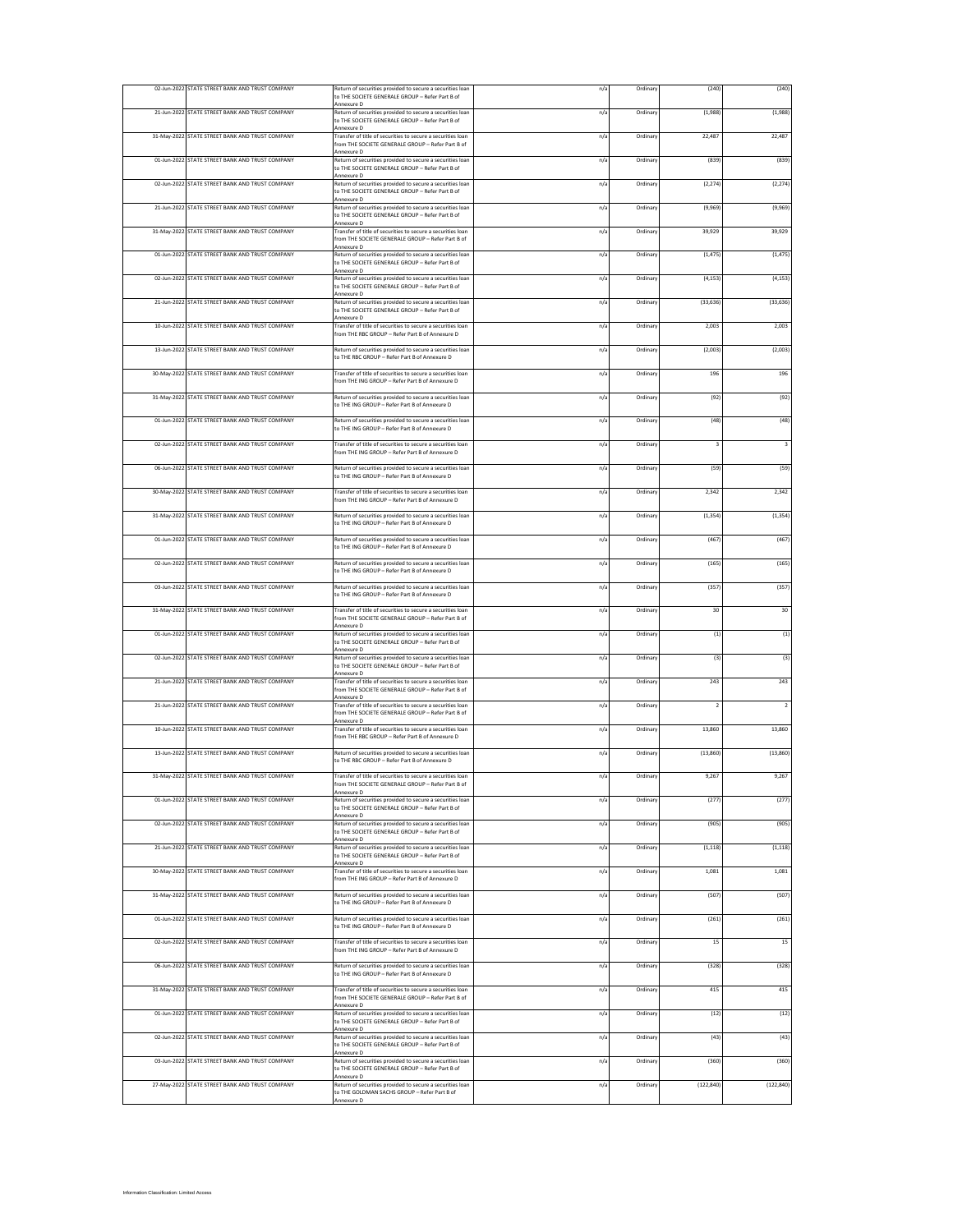|             | 30-May-2022 STATE STREET BANK AND TRUST COMPANY | Return of securities provided to secure a securities loan<br>to THE GOLDMAN SACHS GROUP - Refer Part B of                           | n/a           | Ordinar  | (1, 257, 392) | (1, 257, 392) |
|-------------|-------------------------------------------------|-------------------------------------------------------------------------------------------------------------------------------------|---------------|----------|---------------|---------------|
|             | 31-May-2022 STATE STREET BANK AND TRUST COMPANY | <b>Innexure D</b><br>Transfer of title of securities to secure a securities loan<br>from THE GOLDMAN SACHS GROUP - Refer Part B of  | n/a           | Ordinary | 1,167,716     | 1,167,716     |
|             | 02-Jun-2022 STATE STREET BANK AND TRUST COMPANY | Annexure D<br>leturn of securities provided to secure a securities loan<br>to THE GOLDMAN SACHS GROUP - Refer Part B of             | n/a           | Ordinar  | (1,421,378)   | (1,421,378)   |
|             | 03-Jun-2022 STATE STREET BANK AND TRUST COMPANY | Annexure D<br>Fransfer of title of securities to secure a securities loan<br>from THE GOLDMAN SACHS GROUP - Refer Part B of         | n/a           | Ordinary | 1,383,358     | 1,383,358     |
|             | 06-Jun-2022 STATE STREET BANK AND TRUST COMPANY | <b>Innexure D</b><br>Fransfer of title of securities to secure a securities loan<br>rom THE GOLDMAN SACHS GROUP - Refer Part B of   | n/a           | Ordinary | 13,748        | 13,748        |
|             | 07-Jun-2022 STATE STREET BANK AND TRUST COMPANY | <b>Innexure D</b><br>Return of securities provided to secure a securities loan                                                      | n/a           | Ordinan  | (1, 282, 248) | (1, 282, 248) |
|             | 08-Jun-2022 STATE STREET BANK AND TRUST COMPANY | to THE GOLDMAN SACHS GROUP - Refer Part B of<br>Annexure D<br>Transfer of title of securities to secure a securities loan           | n/a           | Ordinan  | 1,268,737     | 1,268,737     |
|             | 09-Jun-2022 STATE STREET BANK AND TRUST COMPANY | rom THE GOLDMAN SACHS GROUP - Refer Part B of<br>Annexure D<br>Return of securities provided to secure a securities loan            | n/a           | Ordinar  | (1,538,567)   | (1,538,567)   |
|             | 10-Jun-2022 STATE STREET BANK AND TRUST COMPANY | o THE GOLDMAN SACHS GROUP - Refer Part B of<br>Annexure D<br>Transfer of title of securities to secure a securities loan            | n/a           | Ordinar  | 1.510.120     | 1.510.120     |
|             |                                                 | from THE GOLDMAN SACHS GROUP - Refer Part B of<br>Annexure D<br>Return of securities provided to secure a securities loan           |               |          |               |               |
|             | 13-Jun-2022 STATE STREET BANK AND TRUST COMPANY | to THE GOLDMAN SACHS GROUP - Refer Part B of<br>Annexure D                                                                          | n/a           | Ordinary | (1,571,006)   | (1,571,006)   |
| 14-Jun-2022 | STATE STREET BANK AND TRUST COMPANY             | Return of securities provided to secure a securities loan<br>to THE GOLDMAN SACHS GROUP - Refer Part B of<br>Annexure D             | n/a           | Ordinary | (23, 920)     | (23,920)      |
|             | 15-Jun-2022 STATE STREET BANK AND TRUST COMPANY | Transfer of title of securities to secure a securities loan<br>from THE GOLDMAN SACHS GROUP - Refer Part B of<br>Annexure D         | n/a           | Ordinary | 1,172,886     | 1,172,886     |
|             | 16-Jun-2022 STATE STREET BANK AND TRUST COMPANY | Transfer of title of securities to secure a securities loan<br>from THE GOLDMAN SACHS GROUP - Refer Part B of<br>Annexure D         | n/a           | Ordinary | 160,066       | 160,066       |
|             | 20-Jun-2022 STATE STREET BANK AND TRUST COMPANY | Return of securities provided to secure a securities loan<br>to THE GOLDMAN SACHS GROUP - Refer Part B of<br>Annexure D             | n/a           | Ordinar  | (41, 363)     | (41, 363)     |
|             | 21-Jun-2022 STATE STREET BANK AND TRUST COMPANY | Transfer of title of securities to secure a securities loan<br>from THE GOLDMAN SACHS GROUP - Refer Part B of                       | n/a           | Ordinary | 17,411        | 17,411        |
|             | 30-May-2022 STATE STREET BANK AND TRUST COMPANY | Annexure D<br>ransfer of title of securities to secure a securities loan<br>rom THE ING GROUP - Refer Part B of Annexure D          | n/a           | Ordinary | 165,397       | 165,397       |
|             | 31-May-2022 STATE STREET BANK AND TRUST COMPANY | Return of securities provided to secure a securities loan<br>to THE ING GROUP - Refer Part B of Annexure D                          | n/a           | Ordinary | (77, 316)     | (77, 316)     |
|             | 01-Jun-2022 STATE STREET BANK AND TRUST COMPANY | Return of securities provided to secure a securities loan<br>to THE ING GROUP - Refer Part B of Annexure D                          | n/a           | Ordinary | (39,998)      | (39,998)      |
|             | 02-Jun-2022 STATE STREET BANK AND TRUST COMPANY | ransfer of title of securities to secure a securities loan<br>rom THE ING GROUP - Refer Part B of Annexure D                        | n/a           | Ordinary | 2.445         | 2,445         |
|             | 03-Jun-2022 STATE STREET BANK AND TRUST COMPANY | Transfer of title of securities to secure a securities loan<br>rom THE ING GROUP - Refer Part B of Annexure D                       | n/a           | Ordinan  | 345           | 345           |
|             | 06-Jun-2022 STATE STREET BANK AND TRUST COMPANY | Return of securities provided to secure a securities loan                                                                           | n/a           | Ordinary | (50, 873)     | (50, 873)     |
|             | 31-May-2022 STATE STREET BANK AND TRUST COMPANY | to THE ING GROUP - Refer Part B of Annexure D<br>Fransfer of title of securities to secure a securities loan                        | n/a           | Ordinary | 105,160       | 105,160       |
| 01-Jun-2022 | STATE STREET BANK AND TRUST COMPANY             | from THE SOCIETE GENERALE GROUP - Refer Part B of<br><b>Innexure D</b><br>Return of securities provided to secure a securities loan | n/a           | Ordinary | (5,660)       | (5,660)       |
| 02-Jun-2022 | STATE STREET BANK AND TRUST COMPANY             | to THE SOCIETE GENERALE GROUP - Refer Part B of<br>Annexure D<br>Transfer of title of securities to secure a securities loan        | n/a           | Ordinary | 5,478         | 5,478         |
|             | 03-Jun-2022 STATE STREET BANK AND TRUST COMPANY | from THE SOCIETE GENERALE GROUP - Refer Part B of<br>Return of securities provided to secure a securities loan                      | n/a           | Ordinan  | (104, 978)    | (104, 978)    |
|             | 21-Jun-2022 STATE STREET BANK AND TRUST COMPANY | to THE SOCIETE GENERALE GROUP - Refer Part B of<br><b>Innexure</b> D<br>Transfer of title of securities to secure a securities loan | n/a           | Ordinary | 36            | 36            |
|             |                                                 | from THE SOCIETE GENERALE GROUP - Refer Part B of<br>Annexure D                                                                     |               |          |               |               |
|             | 30-May-2022 STATE STREET BANK AND TRUST COMPANY | Fransfer of title of securities to secure a securities loan<br>rom THE ING GROUP - Refer Part B of Annexure D                       | n/a           | Ordinary | 6,863         | 6,863         |
|             | 31-May-2022 STATE STREET BANK AND TRUST COMPANY | Return of securities provided to secure a securities loan<br>to THE ING GROUP - Refer Part B of Annexure D                          | n/a           | Ordinary | (3, 220)      | (3, 220)      |
|             | 01-Jun-2022 STATE STREET BANK AND TRUST COMPANY | Return of securities provided to secure a securities loan<br>to THE ING GROUP - Refer Part B of Annexure D                          | n/a           | Ordinary | (1,665)       | (1,665)       |
|             | 02-Jun-2022 STATE STREET BANK AND TRUST COMPANY | Transfer of title of securities to secure a securities loan<br>from THE ING GROUP - Refer Part B of Annexure D                      | n/a           | Ordinary | 95            | 95            |
|             | 03-Jun-2022 STATE STREET BANK AND TRUST COMPANY | ransfer of title of securities to secure a securities loan<br>rom THE ING GROUP - Refer Part B of Annexure D                        | n/a           | Ordinary | 1             | $\mathbf{1}$  |
|             | 06-Jun-2022 STATE STREET BANK AND TRUST COMPANY | Return of securities provided to secure a securities loan<br>o THE ING GROUP - Refer Part B of Annexure D                           | n/a           | Ordinary | (2,074)       | (2,074)       |
|             | 31-May-2022 STATE STREET BANK AND TRUST COMPANY | Transfer of title of securities to secure a securities loan<br>from THE SOCIETE GENERALE GROUP - Refer Part B of                    | n/a           | Ordinan  | 24,987        | 24,987        |
|             | 01-Jun-2022 STATE STREET BANK AND TRUST COMPANY | Annexure D<br>Return of securities provided to secure a securities loan<br>to THE SOCIETE GENERALE GROUP - Refer Part B of          | n/a           | Ordinary | (974)         | (974)         |
|             | 02-Jun-2022 STATE STREET BANK AND TRUST COMPANY | Annexure D<br>Return of securities provided to secure a securities loan<br>to THE SOCIETE GENERALE GROUP - Refer Part B of          | n/a           | Ordinary | (2, 671)      | (2,671)       |
|             | 21-Jun-2022 STATE STREET BANK AND TRUST COMPANY | Annexure D<br>Transfer of title of securities to secure a securities loan<br>from THE SOCIETE GENERALE GROUP - Refer Part B of      | n/a           | Ordinary | 14,910        | 14,910        |
|             | 31-May-2022 STATE STREET BANK AND TRUST COMPANY | Annexure D<br>Transfer of title of securities to secure a securities loan<br>from THE SOCIETE GENERALE GROUP - Refer Part B of      | $n/\tilde{c}$ | Ordinary | 75.590        | 75,590        |
|             | 01-Jun-2022 STATE STREET BANK AND TRUST COMPANY | Annexure D<br>Transfer of title of securities to secure a securities loan<br>from THE SOCIETE GENERALE GROUP - Refer Part B of      | n/a           | Ordinary | 3,583         | 3,583         |
|             | 02-Jun-2022 STATE STREET BANK AND TRUST COMPANY | Annexure D<br>Return of securities provided to secure a securities loan                                                             | n/a           | Ordinary | (8,063)       | (8,063)       |
|             | 21-Jun-2022 STATE STREET BANK AND TRUST COMPANY | to THE SOCIETE GENERALE GROUP - Refer Part B of<br>Annexure D<br>Return of securities provided to secure a securities loan          | n/a           | Ordinary | (22, 806)     | (22, 806)     |
|             | 30-May-2022 STATE STREET BANK AND TRUST COMPANY | to THE SOCIETE GENERALE GROUP - Refer Part B of<br>Annexure D<br>Transfer of title of securities to secure a securities loan        | n/a           | Ordinary | 19,858        | 19,858        |
|             | 31-May-2022 STATE STREET BANK AND TRUST COMPANY | from THE ING GROUP - Refer Part B of Annexure D<br>Return of securities provided to secure a securities loan                        | n/a           | Ordinary | (9, 317)      | (9, 317)      |
|             | 01-Jun-2022 STATE STREET BANK AND TRUST COMPANY | to THE ING GROUP - Refer Part B of Annexure D<br>Return of securities provided to secure a securities loan                          | n/a           | Ordinary | (4,853)       | (4,853)       |
|             |                                                 | to THE ING GROUP - Refer Part B of Annexure D                                                                                       |               |          |               |               |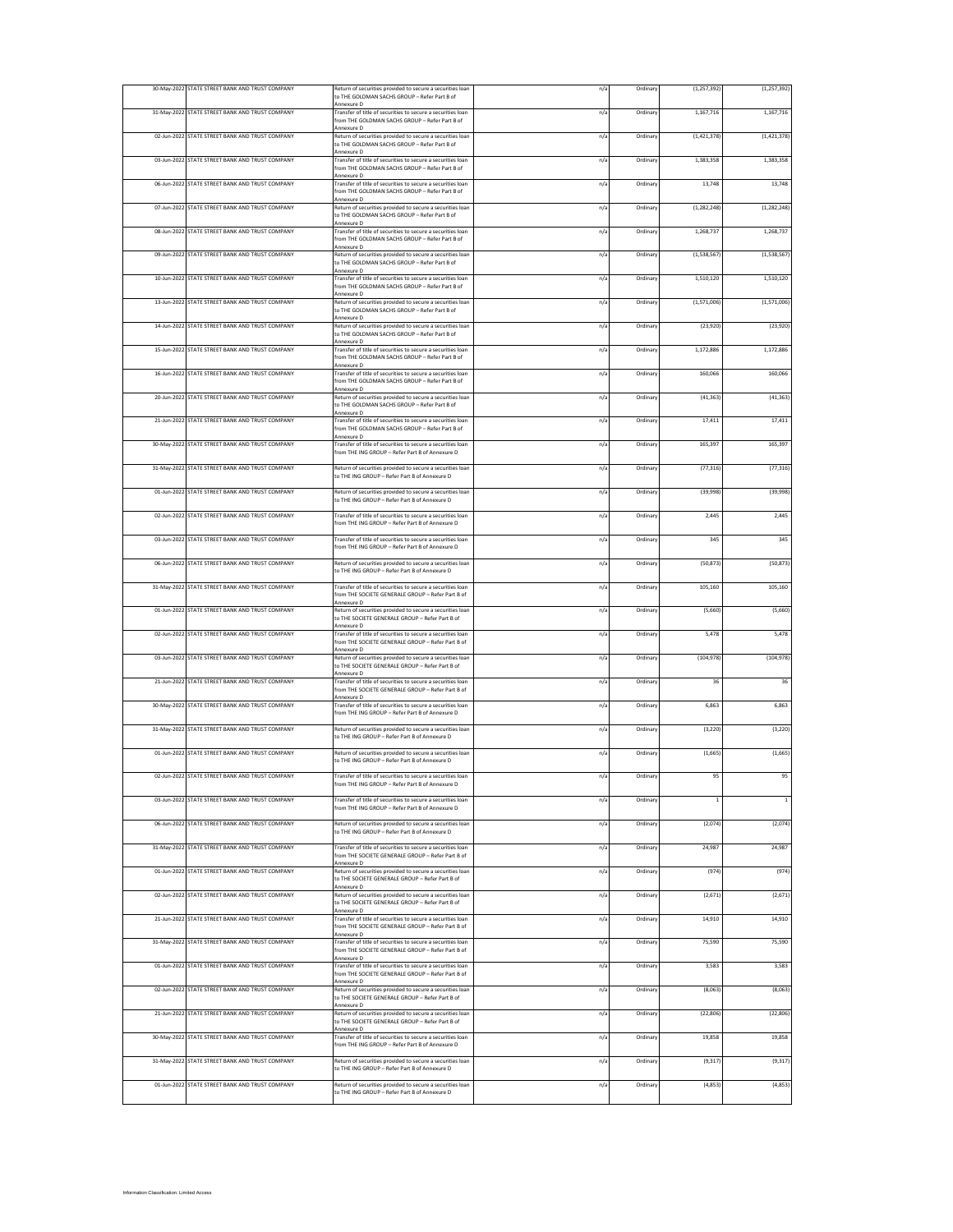| 02-Jun-2022 STATE STREET BANK AND TRUST COMPANY | Transfer of title of securities to secure a securities loan<br>from THE ING GROUP - Refer Part B of Annexure D                          | n/a | Ordinary | 259                     | 259                     |
|-------------------------------------------------|-----------------------------------------------------------------------------------------------------------------------------------------|-----|----------|-------------------------|-------------------------|
| 03-Jun-2022 STATE STREET BANK AND TRUST COMPANY | Transfer of title of securities to secure a securities loan<br>from THE ING GROUP - Refer Part B of Annexure D                          | n/a | Ordinar  | $\overline{\mathbf{3}}$ | $\overline{\mathbf{3}}$ |
| 06-Jun-2022 STATE STREET BANK AND TRUST COMPANY | Return of securities provided to secure a securities loan<br>to THE ING GROUP - Refer Part B of Annexure D                              | n/a | Ordinar  | (5,950)                 | (5,950)                 |
| 10-Jun-2022 STATE STREET BANK AND TRUST COMPANY | Transfer of title of securities to secure a securities loan<br>from THE RBC GROUP - Refer Part B of Annexure D                          | n/a | Ordinar  | 27,997                  | 27,997                  |
| 13-Jun-2022 STATE STREET BANK AND TRUST COMPANY | Return of securities provided to secure a securities loan<br>to THE RBC GROUP - Refer Part B of Annexure D                              | n/a | Ordinar  | (27, 997)               | (27, 997)               |
| 30-May-2022 STATE STREET BANK AND TRUST COMPANY | Transfer of title of securities to secure a securities loan<br>from THE ING GROUP - Refer Part B of Annexure D                          | n/a | Ordinary | 783                     | 783                     |
| 31-May-2022 STATE STREET BANK AND TRUST COMPANY | Return of securities provided to secure a securities loan                                                                               | n/a | Ordinar  | (290)                   | (290)                   |
| 01-Jun-2022 STATE STREET BANK AND TRUST COMPANY | to THE ING GROUP - Refer Part B of Annexure D<br>Return of securities provided to secure a securities loan                              | n/a | Ordinar  | (226)                   | (226)                   |
| 02-Jun-2022 STATE STREET BANK AND TRUST COMPANY | to THE ING GROUP - Refer Part B of Annexure D<br>Transfer of title of securities to secure a securities loan                            | n/a | Ordinar  | 12                      | 12                      |
| 06-Jun-2022 STATE STREET BANK AND TRUST COMPANY | rom THE ING GROUP - Refer Part B of Annexure D<br>Return of securities provided to secure a securities loan                             | n/a | Ordinar  | (279)                   | (279)                   |
| 16-Jun-2022 STATE STREET BANK AND TRUST COMPANY | to THE ING GROUP - Refer Part B of Annexure D<br>Transfer of title of securities to secure a securities loan                            | n/a | Ordinar  | $\,$ 1                  | $\,$ 1 $\,$             |
| 17-Jun-2022 STATE STREET BANK AND TRUST COMPANY | from THE GOLDMAN SACHS GROUP - Refer Part B of<br>Annexure D<br>Return of securities provided to secure a securities loan               | n/a | Ordinar  | (1)                     | (1)                     |
|                                                 | to THE GOLDMAN SACHS GROUP - Refer Part B of<br>Annexure D                                                                              |     |          |                         |                         |
| 31-May-2022 STATE STREET BANK AND TRUST COMPANY | Transfer of title of securities to secure a securities loan<br>from THE SOCIETE GENERALE GROUP - Refer Part B of                        | n/a | Ordinary | 205,119                 | 205,119                 |
| 01-Jun-2022 STATE STREET BANK AND TRUST COMPANY | Return of securities provided to secure a securities loan<br>to THE SOCIETE GENERALE GROUP - Refer Part B of<br>Annexure D              | n/a | Ordinar  | (6, 160)                | (6, 160)                |
| 02-Jun-2022 STATE STREET BANK AND TRUST COMPANY | Return of securities provided to secure a securities loan<br>to THE SOCIETE GENERALE GROUP - Refer Part B of<br>Annexure D              | n/a | Ordinar  | (20, 912)               | (20, 912)               |
| 21-Jun-2022 STATE STREET BANK AND TRUST COMPANY | Return of securities provided to secure a securities loan<br>to THE SOCIETE GENERALE GROUP - Refer Part B of<br>Annexure D              | n/a | Ordinar  | (70, 253)               | (70, 253)               |
| 30-May-2022 STATE STREET BANK AND TRUST COMPANY | Transfer of title of securities to secure a securities loan<br>from THE ING GROUP - Refer Part B of Annexure D                          | n/a | Ordinar  | 877                     | 877                     |
| 31-May-2022 STATE STREET BANK AND TRUST COMPANY | Return of securities provided to secure a securities loan<br>to THE ING GROUP - Refer Part B of Annexure D                              | n/a | Ordinar  | (412)                   | (412)                   |
| 01-Jun-2022 STATE STREET BANK AND TRUST COMPANY | Return of securities provided to secure a securities loan<br>to THE ING GROUP - Refer Part B of Annexure D                              | n/a | Ordinary | (212)                   | (212)                   |
| 02-Jun-2022 STATE STREET BANK AND TRUST COMPANY | Transfer of title of securities to secure a securities loan<br>from THE ING GROUP - Refer Part B of Annexure D                          | n/a | Ordinar  | 13                      | 13                      |
| 06-Jun-2022 STATE STREET BANK AND TRUST COMPANY | Return of securities provided to secure a securities loan<br>to THE ING GROUP - Refer Part B of Annexure D                              | n/a | Ordinar  | (266)                   | (266)                   |
| 10-Jun-2022 STATE STREET BANK AND TRUST COMPANY | Transfer of title of securities to secure a securities loan<br>from THE RBC GROUP - Refer Part B of Annexure D                          | n/a | Ordinar  | 1,624                   | 1,624                   |
| 13-Jun-2022 STATE STREET BANK AND TRUST COMPANY | Return of securities provided to secure a securities loan<br>to THE RBC GROUP - Refer Part B of Annexure D                              | n/a | Ordinar  | (1,624)                 | (1,624)                 |
| 31-May-2022 STATE STREET BANK AND TRUST COMPANY | Transfer of title of securities to secure a securities loan<br>from THE SOCIETE GENERALE GROUP - Refer Part B of                        | n/a | Ordinar  | 5,093                   | 5,093                   |
| 01-Jun-2022 STATE STREET BANK AND TRUST COMPANY | Annexure D<br>Return of securities provided to secure a securities loan<br>to THE SOCIETE GENERALE GROUP - Refer Part B of              | n/a | Ordinary | (152)                   | (152)                   |
| 02-Jun-2022 STATE STREET BANK AND TRUST COMPANY | <b>Innexure</b> D<br>Return of securities provided to secure a securities loan<br>to THE SOCIETE GENERALE GROUP - Refer Part B of       | n/a | Ordinar  | (522)                   | (522)                   |
| 21-Jun-2022 STATE STREET BANK AND TRUST COMPANY | Annexure D<br>Return of securities provided to secure a securities loan<br>to THE SOCIETE GENERALE GROUP - Refer Part B of              | n/a | Ordinar  | (1,708)                 | (1,708)                 |
| 31-May-2022 STATE STREET BANK AND TRUST COMPANY | <b>Innexure D</b><br>Transfer of title of securities to secure a securities loan<br>from UBS SECURITIES AUSTRALIA LTD - Refer Part B of | n/a | Ordinary | 6,601                   | 6,601                   |
| 09-Jun-2022 STATE STREET BANK AND TRUST COMPANY | Annexure D<br>Transfer of title of securities to secure a securities loan                                                               | n/a | Ordinar  | 98,237                  | 98,237                  |
| 10-Jun-2022 STATE STREET BANK AND TRUST COMPANY | from UBS SECURITIES AUSTRALIA LTD - Refer Part B of<br>Annexure D<br>Return of securities provided to secure a securities loan          | n/a | Ordinary | (156, 638)              | (156, 638)              |
| 31-May-2022 STATE STREET BANK AND TRUST COMPANY | to UBS SECURITIES AUSTRALIA LTD - Refer Part B of<br>Annexure D<br>Transfer of title of securities to secure a securities loan          | n/a | Ordinary | 9,851                   | 9,851                   |
| 01-Jun-2022 STATE STREET BANK AND TRUST COMPANY | from THE SOCIETE GENERALE GROUP - Refer Part B of<br>Annexure D<br>Return of securities provided to secure a securities loan            | n/a | Ordinan  | (208)                   | (208)                   |
| 02-Jun-2022 STATE STREET BANK AND TRUST COMPANY | to THE SOCIETE GENERALE GROUP - Refer Part B of<br>Annexure D<br>Return of securities provided to secure a securities loan              | n/a | Ordinan  | (1, 181)                | (1, 181)                |
| 03-Jun-2022 STATE STREET BANK AND TRUST COMPANY | to THE SOCIETE GENERALE GROUP - Refer Part B of<br>Annexure D<br>Return of securities provided to secure a securities loan              | n/a | Ordinary | (8, 461)                | (8, 461)                |
|                                                 | to THE SOCIETE GENERALE GROUP - Refer Part B of<br>Annexure D                                                                           |     |          |                         |                         |
| 30-May-2022 STATE STREET BANK AND TRUST COMPANY | Transfer of title of securities to secure a securities loan<br>from THE ING GROUP - Refer Part B of Annexure D                          | n/a | Ordinar  | 210                     | 210                     |
| 31-May-2022 STATE STREET BANK AND TRUST COMPANY | Return of securities provided to secure a securities loan<br>to THE ING GROUP - Refer Part B of Annexure D                              | n/a | Ordinary | (210)                   | (210)                   |
| 31-May-2022 STATE STREET BANK AND TRUST COMPANY | Return of securities provided to secure a securities loan<br>to UBS SECURITIES AUSTRALIA LTD - Refer Part B of<br>Annexure D            | n/a | Ordinary | (14, 369)               | (14, 369)               |
| 01-Jun-2022 STATE STREET BANK AND TRUST COMPANY | Transfer of title of securities to secure a securities loan<br>from UBS SECURITIES AUSTRALIA LTD - Refer Part B of<br>Annexure D        | n/a | Ordinar  | 1,230,134               | 1,230,134               |
| 02-Jun-2022 STATE STREET BANK AND TRUST COMPANY | Transfer of title of securities to secure a securities loan<br>from UBS SECURITIES AUSTRALIA LTD - Refer Part B of<br>Annexure D        | n/a | Ordinan  | 115,613                 | 115,613                 |
| 03-Jun-2022 STATE STREET BANK AND TRUST COMPANY | Transfer of title of securities to secure a securities loan<br>from UBS SECURITIES AUSTRALIA LTD - Refer Part B of<br>Annexure D        | n/a | Ordinary | 41,613                  | 41,613                  |
| 06-Jun-2022 STATE STREET BANK AND TRUST COMPANY | Transfer of title of securities to secure a securities loan<br>from UBS SECURITIES AUSTRALIA LTD - Refer Part B of                      | n/a | Ordinary | 167,036                 | 167,036                 |
| 10-Jun-2022 STATE STREET BANK AND TRUST COMPANY | Annexure D<br>Transfer of title of securities to secure a securities loan<br>from UBS SECURITIES AUSTRALIA LTD - Refer Part B of        | n/a | Ordinary | 152,159                 | 152,159                 |
| 14-Jun-2022 STATE STREET BANK AND TRUST COMPANY | Annexure D<br>Return of securities provided to secure a securities loan<br>to UBS SECURITIES AUSTRALIA LTD - Refer Part B of            | n/a | Ordinary | (31,099)                | (31,099)                |
|                                                 | Annexure D                                                                                                                              |     |          |                         |                         |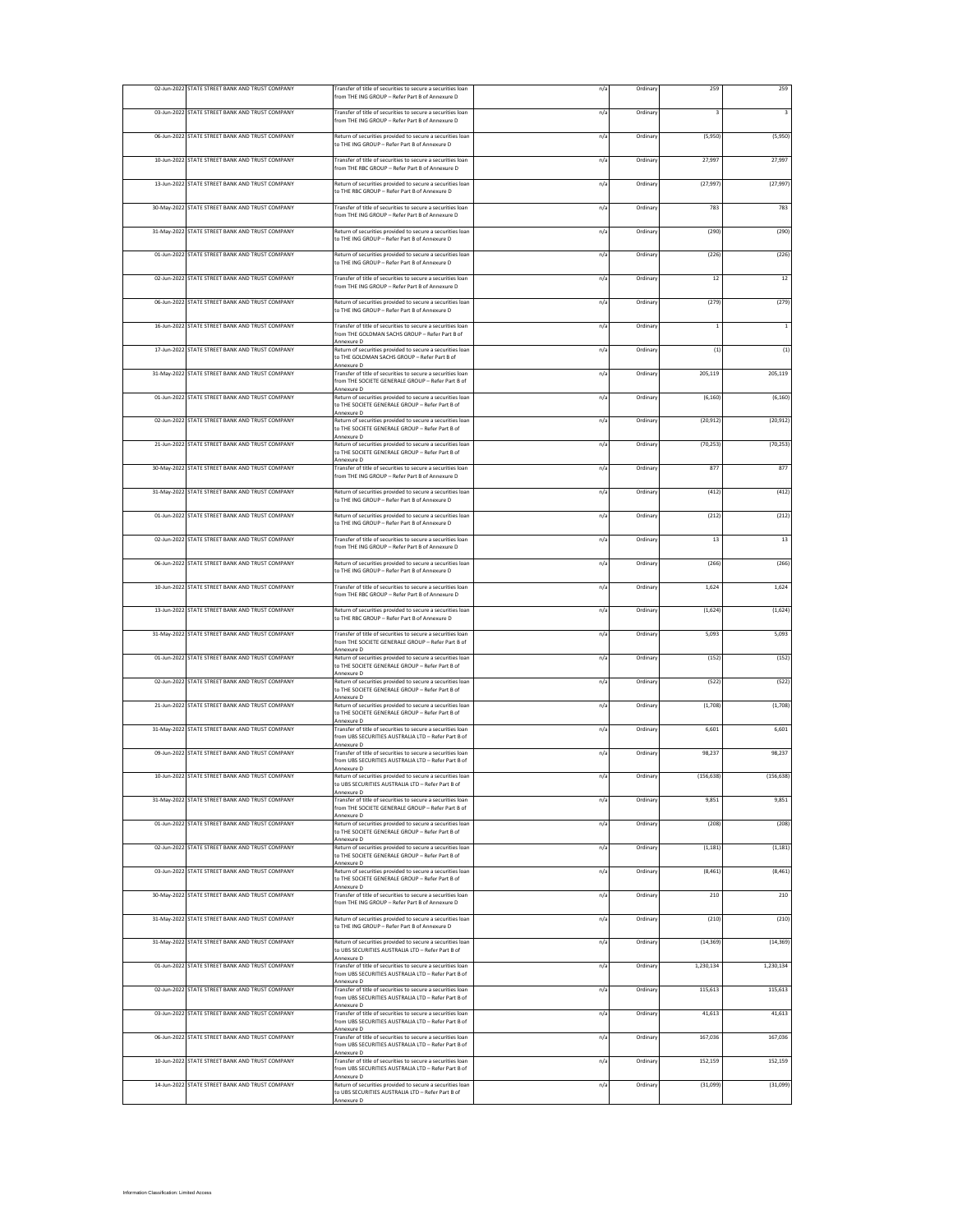|             | 15-Jun-2022 STATE STREET BANK AND TRUST COMPANY | Return of securities provided to secure a securities loan<br>to UBS SECURITIES AUSTRALIA LTD - Refer Part B of                                  | n/a | Ordinan  | (178, 570)     | (178, 570)     |
|-------------|-------------------------------------------------|-------------------------------------------------------------------------------------------------------------------------------------------------|-----|----------|----------------|----------------|
|             | 16-Jun-2022 STATE STREET BANK AND TRUST COMPANY | Annexure D<br>Return of securities provided to secure a securities loan<br>to UBS SECURITIES AUSTRALIA LTD - Refer Part B of                    | n/a | Ordinary | (21, 518)      | (21, 518)      |
|             | 20-Jun-2022 STATE STREET BANK AND TRUST COMPANY | Annexure D<br>Fransfer of title of securities to secure a securities loan                                                                       | n/a | Ordinar  | 163,864        | 163,864        |
|             | 21-Jun-2022 STATE STREET BANK AND TRUST COMPANY | from UBS SECURITIES AUSTRALIA LTD - Refer Part B of<br>Annexure D<br>Fransfer of title of securities to secure a securities loan                | n/a | Ordinary | 204,544        | 204,544        |
|             | 31-May-2022 STATE STREET BANK AND TRUST COMPANY | from UBS SECURITIES AUSTRALIA LTD - Refer Part B of<br><b>Innexure D</b><br>Fransfer of title of securities to secure a securities loan         | n/a | Ordinary | 75,588         | 75,588         |
|             |                                                 | rom THE SOCIETE GENERALE GROUP - Refer Part B of<br>Annexure D                                                                                  |     |          |                |                |
|             | 01-Jun-2022 STATE STREET BANK AND TRUST COMPANY | Return of securities provided to secure a securities loan<br>to THE SOCIETE GENERALE GROUP - Refer Part B of<br>Annexure D                      | n/a | Ordinary | (2, 306)       | (2, 306)       |
|             | 02-Jun-2022 STATE STREET BANK AND TRUST COMPANY | Return of securities provided to secure a securities loan<br>to THE SOCIETE GENERALE GROUP - Refer Part B of<br>Annexure D                      | n/a | Ordinan  | (10, 489)      | (10, 489)      |
|             | 21-Jun-2022 STATE STREET BANK AND TRUST COMPANY | Return of securities provided to secure a securities loan<br>to THE SOCIETE GENERALE GROUP - Refer Part B of                                    | n/a | Ordinary | (31, 805)      | (31, 805)      |
|             | 31-May-2022 STATE STREET BANK AND TRUST COMPANY | O enuzenné<br>Transfer of title of securities to secure a securities loan<br>from THE SOCIETE GENERALE GROUP - Refer Part B of                  | n/a | Ordinan  | $\overline{2}$ | $\overline{2}$ |
|             | 03-Jun-2022 STATE STREET BANK AND TRUST COMPANY | Annexure D<br>Return of securities provided to secure a securities loan<br>to THE SOCIETE GENERALE GROUP - Refer Part B of                      | n/a | Ordinary | (1)            | (1)            |
|             | 31-May-2022 STATE STREET BANK AND TRUST COMPANY | Annexure D<br>Transfer of title of securities to secure a securities loan<br>from THE SOCIETE GENERALE GROUP - Refer Part B of<br>Annexure D    | n/a | Ordinary | 68             | 68             |
|             | 01-Jun-2022 STATE STREET BANK AND TRUST COMPANY | Return of securities provided to secure a securities loan<br>to THE SOCIETE GENERALE GROUP - Refer Part B of                                    | n/a | Ordinary | (4)            | (4)            |
|             | 02-Jun-2022 STATE STREET BANK AND TRUST COMPANY | Annexure D<br>Return of securities provided to secure a securities loan<br>to THE SOCIETE GENERALE GROUP - Refer Part B of                      | n/a | Ordinary | (8)            | (8)            |
|             | 21-Jun-2022 STATE STREET BANK AND TRUST COMPANY | Annexure D<br>Transfer of title of securities to secure a securities loan<br>from THE SOCIETE GENERALE GROUP - Refer Part B of                  | n/a | Ordinar  | 3,088          | 3,088          |
|             | 31-May-2022 STATE STREET BANK AND TRUST COMPANY | Annexure D<br>Transfer of title of securities to secure a securities loan                                                                       | n/a | Ordinary | 16,000         | 16,000         |
|             | 01-Jun-2022 STATE STREET BANK AND TRUST COMPANY | from THE SOCIETE GENERALE GROUP - Refer Part B of<br>Annexure D<br>Return of securities provided to secure a securities loan                    | n/a | Ordinary | (564)          | (564)          |
|             | 02-Jun-2022 STATE STREET BANK AND TRUST COMPANY | to THE SOCIETE GENERALE GROUP - Refer Part B of<br><b>Innexure D</b><br>Return of securities provided to secure a securities loan               | n/a | Ordinary | (1,632)        | (1,632)        |
|             |                                                 | to THE SOCIETE GENERALE GROUP - Refer Part B of<br>Annexure D                                                                                   |     |          |                |                |
|             | 21-Jun-2022 STATE STREET BANK AND TRUST COMPANY | Transfer of title of securities to secure a securities loan<br>from THE SOCIETE GENERALE GROUP - Refer Part B of<br>Annexure D                  | n/a | Ordinary | 16,605         | 16,605         |
|             | 21-Jun-2022 STATE STREET BANK AND TRUST COMPANY | Transfer of title of securities to secure a securities loan<br>rom THE SOCIETE GENERALE GROUP - Refer Part B of<br>Annexure D                   | n/a | Ordinary | 49.969         | 49,969         |
|             | 31-May-2022 STATE STREET BANK AND TRUST COMPANY | Transfer of title of securities to secure a securities loan<br>rom THE SOCIETE GENERALE GROUP - Refer Part B of<br>Annexure D                   | n/a | Ordinan  | 38,658         | 38,658         |
|             | 01-Jun-2022 STATE STREET BANK AND TRUST COMPANY | Return of securities provided to secure a securities loan<br>to THE SOCIETE GENERALE GROUP - Refer Part B of<br>Annexure D                      | n/a | Ordinar  | (938)          | (938)          |
|             | 02-Jun-2022 STATE STREET BANK AND TRUST COMPANY | Return of securities provided to secure a securities loan<br>to THE SOCIETE GENERALE GROUP - Refer Part B of                                    | n/a | Ordinary | (3,983)        | (3,983)        |
|             | 21-Jun-2022 STATE STREET BANK AND TRUST COMPANY | <b>Innexure D</b><br>Return of securities provided to secure a securities loan<br>to THE SOCIETE GENERALE GROUP - Refer Part B of               | n/a | Ordinary | (33, 173)      | (33, 173)      |
| 31-May-2022 | STATE STREET BANK AND TRUST COMPANY             | Annexure D<br>Transfer of title of securities to secure a securities loan<br>from THE SOCIETE GENERALE GROUP - Refer Part B of                  | n/a | Ordinary | 29,470         | 29,470         |
| 01-Jun-2022 | STATE STREET BANK AND TRUST COMPANY             | Transfer of title of securities to secure a securities loan<br>from THE SOCIETE GENERALE GROUP - Refer Part B of                                | n/a | Ordinary | 15             | $15\,$         |
|             | 02-Jun-2022 STATE STREET BANK AND TRUST COMPANY | <b>Innexure</b> D<br>Return of securities provided to secure a securities loan<br>to THE SOCIETE GENERALE GROUP - Refer Part B of<br>Annexure D | n/a | Ordinary | (3, 121)       | (3, 121)       |
|             | 21-Jun-2022 STATE STREET BANK AND TRUST COMPANY | Return of securities provided to secure a securities loan<br>to THE SOCIETE GENERALE GROUP - Refer Part B of<br>Annexure D                      | n/a | Ordinary | (18, 486)      | (18, 486)      |
|             | 10-Jun-2022 STATE STREET BANK AND TRUST COMPANY | Fransfer of title of securities to secure a securities loan<br>from THE RBC GROUP - Refer Part B of Annexure D                                  | n/a | Ordinary | 14,322         | 14,322         |
|             | 13-Jun-2022 STATE STREET BANK AND TRUST COMPANY | Return of securities provided to secure a securities loan<br>to THE RBC GROUP - Refer Part B of Annexure D                                      | n/a | Ordinary | (14, 322)      | (14, 322)      |
|             | 31-May-2022 STATE STREET BANK AND TRUST COMPANY | Transfer of title of securities to secure a securities loan<br>from THE SOCIETE GENERALE GROUP - Refer Part B of                                | n/a | Ordinary | 63,985         | 63,985         |
|             | 01-Jun-2022 STATE STREET BANK AND TRUST COMPANY | Annexure D<br>Return of securities provided to secure a securities loan                                                                         | n/a | Ordinary | (1, 544)       | (1, 544)       |
|             | 02-Jun-2022 STATE STREET BANK AND TRUST COMPANY | to THE SOCIETE GENERALE GROUP - Refer Part B of<br>Annexure D<br>Return of securities provided to secure a securities loan                      | n/a | Ordinary | (6, 825)       | (6,825)        |
|             | 21-Jun-2022 STATE STREET BANK AND TRUST COMPANY | o THE SOCIETE GENERALE GROUP - Refer Part B of<br>Annexure D<br>Transfer of title of securities to secure a securities loan                     | n/a | Ordinary | 19,901         | 19,901         |
|             |                                                 | from THE SOCIETE GENERALE GROUP - Refer Part B of<br>Annexure D                                                                                 |     |          |                |                |
|             | 31-May-2022 STATE STREET BANK AND TRUST COMPANY | Transfer of title of securities to secure a securities loan<br>from THE SOCIETE GENERALE GROUP - Refer Part B of<br>Annexure D                  | n/a | Ordinary | 41,211         | 41,211         |
|             | 01-Jun-2022 STATE STREET BANK AND TRUST COMPANY | Transfer of title of securities to secure a securities loan<br>from THE SOCIETE GENERALE GROUP - Refer Part B of<br>Annexure D                  | n/a | Ordinary | 263            | 263            |
|             | 02-Jun-2022 STATE STREET BANK AND TRUST COMPANY | Return of securities provided to secure a securities loan<br>to THE SOCIETE GENERALE GROUP - Refer Part B of<br>Annexure D                      | n/a | Ordinary | (4, 515)       | (4, 515)       |
|             | 21-Jun-2022 STATE STREET BANK AND TRUST COMPANY | Return of securities provided to secure a securities loan<br>to THE SOCIETE GENERALE GROUP - Refer Part B of<br>Annexure D                      | n/a | Ordinary | (35,950)       | (35, 950)      |
|             | 31-May-2022 STATE STREET BANK AND TRUST COMPANY | Transfer of title of securities to secure a securities loan<br>from THE SOCIETE GENERALE GROUP - Refer Part B of                                | n/a | Ordinary | 21,314         | 21,314         |
|             | 01-Jun-2022 STATE STREET BANK AND TRUST COMPANY | Annexure D<br>Return of securities provided to secure a securities loan<br>to THE SOCIETE GENERALE GROUP - Refer Part B of                      | n/a | Ordinary | (504)          | (504)          |
|             | 02-Jun-2022 STATE STREET BANK AND TRUST COMPANY | Annexure D<br>Return of securities provided to secure a securities loan<br>to THE SOCIETE GENERALE GROUP - Refer Part B of                      | n/a | Ordinary | (2, 139)       | (2, 139)       |
|             | 21-Jun-2022 STATE STREET BANK AND TRUST COMPANY | Annexure D<br>Transfer of title of securities to secure a securities loan<br>from THE SOCIETE GENERALE GROUP - Refer Part B of                  | n/a | Ordinary | 94,337         | 94,337         |
|             | 03-Jun-2022 STATE STREET BANK AND TRUST COMPANY | Annexure D<br>Fransfer of title of securities to secure a securities loan<br>rom THE ING GROUP - Refer Part B of Annexure D                     | n/a | Ordinary | $\overline{9}$ | $\mathsf g$    |
|             | 06-Jun-2022 STATE STREET BANK AND TRUST COMPANY | Return of securities provided to secure a securities loan                                                                                       | n/a | Ordinary | (9)            | (9)            |
|             |                                                 | o THE ING GROUP - Refer Part B of Annexure D                                                                                                    |     |          |                |                |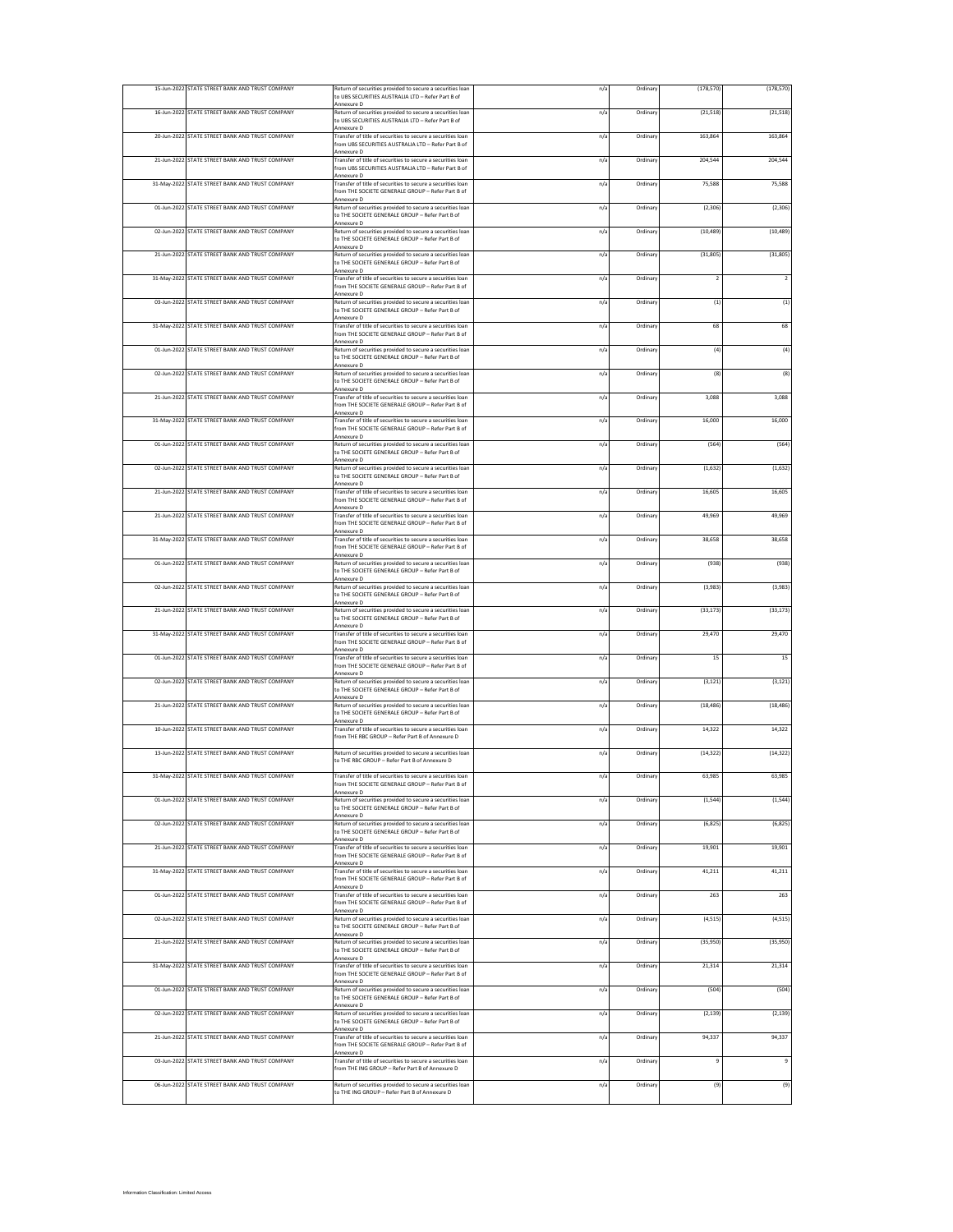| 08-Jun-2022 STATE STREET BANK AND TRUST COMPANY | Lending securities under a securities loan to THE<br>MORGAN STANLEY GROUP- Refer Part A of Annexure D   | n/z | Ordinary | 80,693   | 80.693    |
|-------------------------------------------------|---------------------------------------------------------------------------------------------------------|-----|----------|----------|-----------|
| 17-Jun-2022 STATE STREET BANK AND TRUST COMPANY | Return of securities under a securities loan by THE<br>MORGAN STANLEY GROUP- Refer Part A of Annexure D | n/z | Ordinary | (80.693) | (80, 693) |
| 08-Jun-2022 STATE STREET BANK AND TRUST COMPANY | Lending securities under a securities loan to THE<br>MORGAN STANLEY GROUP- Refer Part A of Annexure D   | n/a | Ordinary | 2.437    | 2.437     |
| 17-Jun-2022 STATE STREET BANK AND TRUST COMPANY | Return of securities under a securities loan by THE<br>MORGAN STANLEY GROUP- Refer Part A of Annexure D | n/s | Ordinary | (2.437)  | (2, 437)  |
| 08-Jun-2022 STATE STREET BANK AND TRUST COMPANY | Lending securities under a securities loan to THE<br>MORGAN STANLEY GROUP- Refer Part A of Annexure D   | n/s | Ordinary | 4.020    | 4.020     |
| 17-Jun-2022 STATE STREET BANK AND TRUST COMPANY | Return of securities under a securities loan by THE<br>MORGAN STANLEY GROUP- Refer Part A of Annexure D | n/; | Ordinary | (4.020)  | (4,020)   |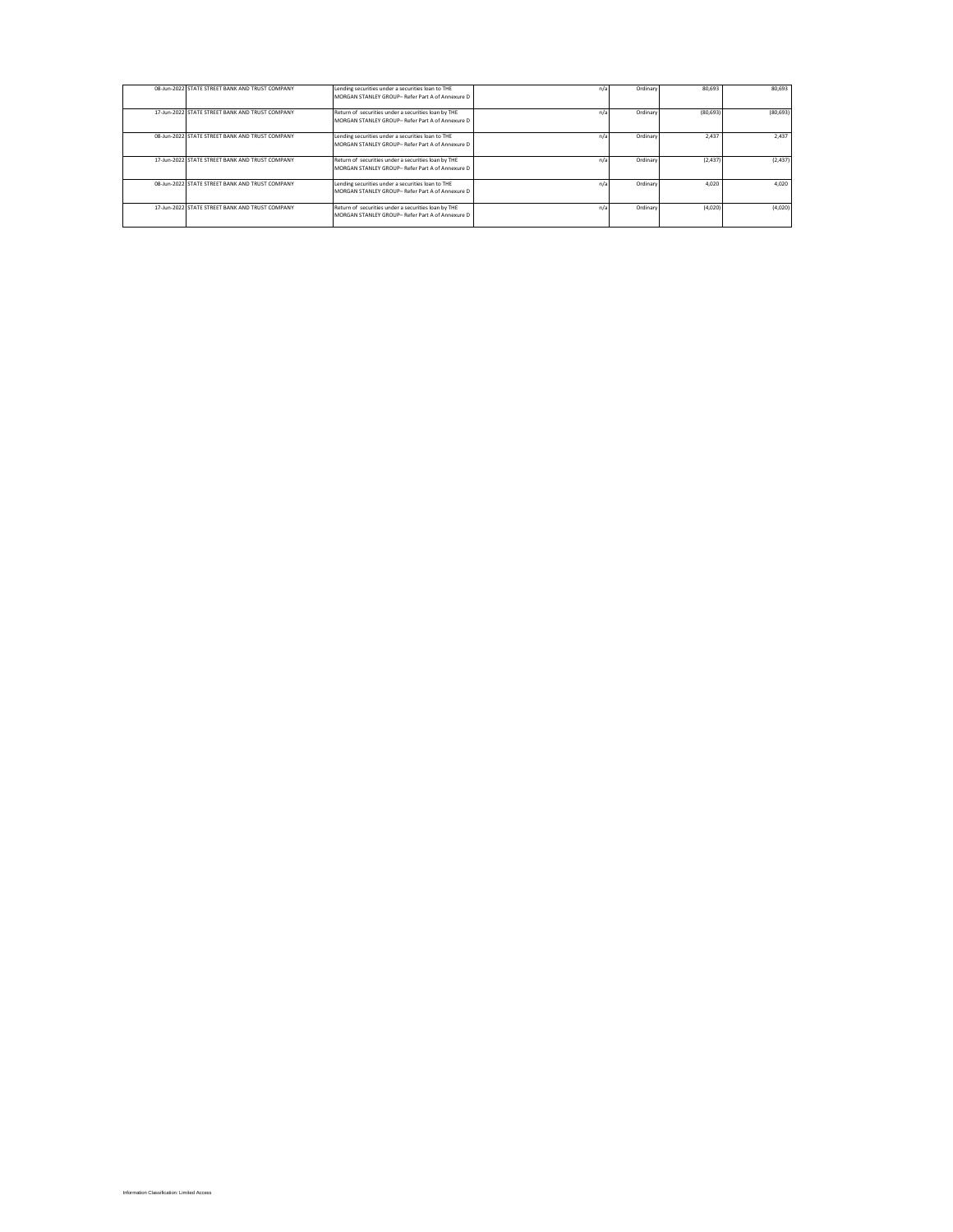### **This is Annexure C referred to in Form 604 Notice of change of interests of substantial holder**

**\_\_\_\_\_\_\_\_\_\_\_\_\_\_\_\_\_\_\_\_\_\_\_\_\_\_\_\_\_\_\_\_\_\_\_\_ 23 June 2022**

**Annexure C**

Digitally signed by Elizabeth Schaefer Date: 2022.06.23 09:45:13 -04'00'E Xih

**Elizabeth Schaefer Authorised Signatory**

### **6. Addresses**

| <b>Name</b>                                        | <b>Address</b>                                                |
|----------------------------------------------------|---------------------------------------------------------------|
| STATE STREET GLOBAL ADVISORS TRUST COMPANY         | 1 Iron Street, Boston MA 02210, United States                 |
| <b>ISSGA FUNDS MANAGEMENT. INC.</b>                | Channel Center, 1 Iron Street, Boston MA 02210, United States |
| <b>STATE STREET GLOBAL ADVISORS EUROPE LIMITED</b> | 78 Sir John Rogerson's Quay, Dublin 2, Ireland                |
| <b>STATE STREET GLOBAL ADVISORS LIMITED</b>        | 20 Churchill Place, London, England, E14 5HJ, United Kingdom  |
| STATE STREET GLOBAL ADVISORS, AUSTRALIA, LIMITED   | Level 15, 420 George Street, Sydney NSW 2000, Australia       |
| <b>STATE STREET GLOBAL ADVISORS. INC.</b>          | Iron Street, Boston MA 02210, United States                   |
| <b>STATE STREET BANK AND TRUST COMPANY</b>         | 1 Lincoln Street, Boston MA 02111-2900, United States         |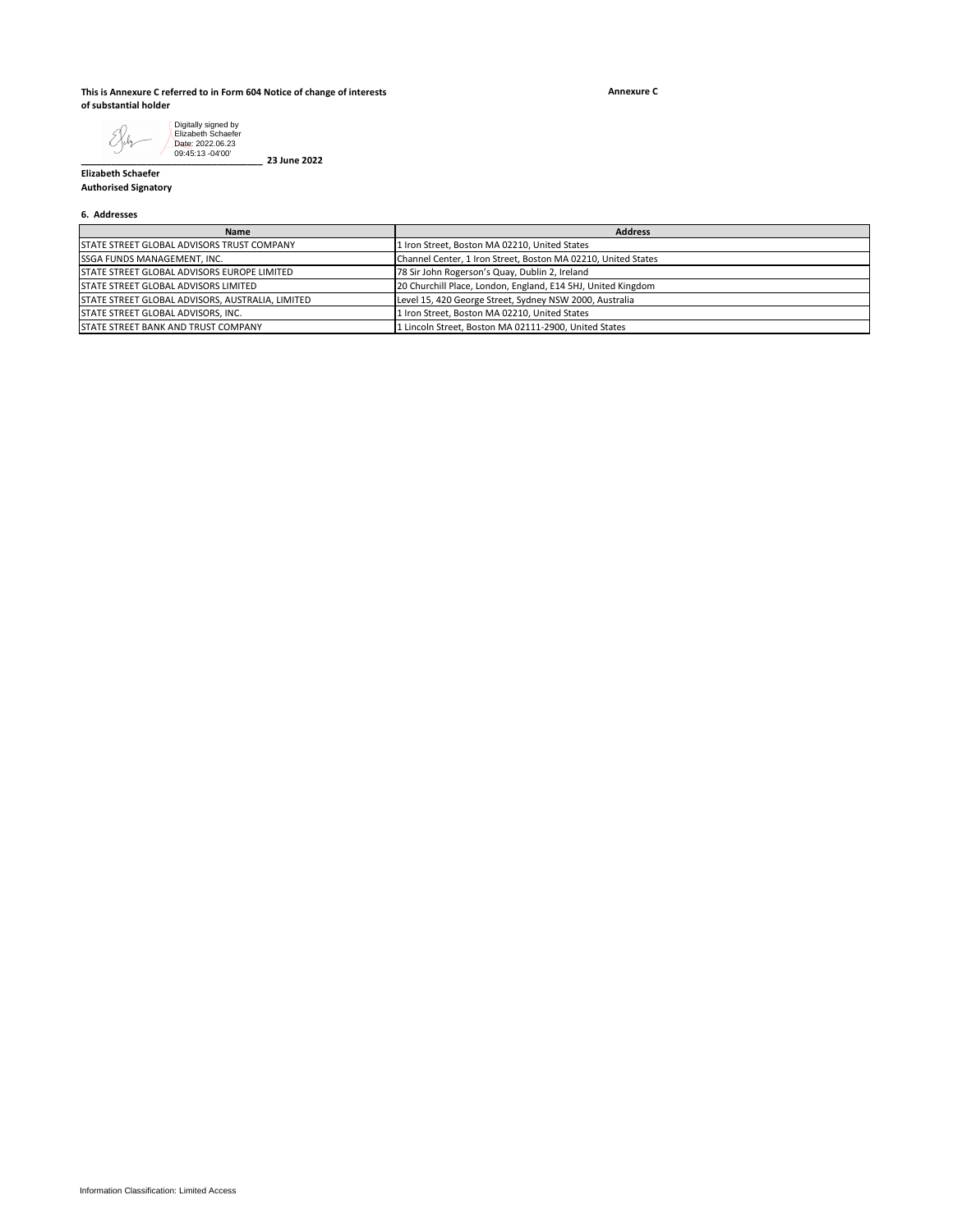**This is Annexure D referred to in Form 604 Notice of change of interests of substantial holder**

EXsh Digitally signed by Elizabeth Schaefer Date: 2022.06.23 09:45:27 -04'00'

**\_\_\_\_\_\_\_\_\_\_\_\_\_\_\_\_\_\_\_\_\_\_\_\_\_\_\_\_\_\_\_\_\_\_\_\_ 23 June 2022**

#### **Elizabeth Schaefer Authorised Signatory**

**State Street Bank and Trust Company will, if requested by the company or responsible entity to whom this form must be given under the Corporations Act 2001 (Cth) or if requested by the Australian Securities and Investment Commission (ASIC), provide a copy of the master securities lending agreement/s and security agreement/s referred to below to the company, responsible entity or ASIC.**

Part A: For relevant interests arising out of lending securities - State Street Bank and Trust Company acquires relevant interest as lender of the securities under securities **lending authorisation agreement, subject to obligation to return under the agreement. (State Street Bank and Trust Company has lent the securities and retains relevant interest as per Part B of this Annexure.)**

| Type of agreement                                                                                                                 | Securities Lending Authorisation Agreement/ Global Master Securities Lending Agreement/ Securities       |
|-----------------------------------------------------------------------------------------------------------------------------------|----------------------------------------------------------------------------------------------------------|
|                                                                                                                                   | Loan Agreement                                                                                           |
| Parties to agreement                                                                                                              | (1) State Street Bank and Trust Company                                                                  |
|                                                                                                                                   | (2) The entity referred to in the relevant part of Annexure B to this notice                             |
|                                                                                                                                   | $(1)$ No                                                                                                 |
| Can the parties exercise voting rights attaching to the securities?                                                               | (2) Yes. (Borrower has the right to vote, but may on-lend securities)                                    |
|                                                                                                                                   | (1) Only if instructed to by the borrower                                                                |
| If yes, in what circumstances                                                                                                     | (2) As determined by the owner of the securities                                                         |
|                                                                                                                                   |                                                                                                          |
| Transfer date                                                                                                                     | The dates on which the securities were delivered by State Street Bank and Trust Company as lender are    |
|                                                                                                                                   | set out in Annexure B to this notice                                                                     |
| Scheduled return date                                                                                                             | No scheduled return date                                                                                 |
| Does the borrower have the right to return the securities early?                                                                  | No scheduled return date. Borrower can return securities or equivalent securities at any time subject to |
|                                                                                                                                   | giving notice                                                                                            |
| If yes, in what circumstances                                                                                                     | Borrower can return securities or equivalent securities at any time subject to giving notice             |
| Does the lender have the right to recall the securities early (ie before the                                                      | No scheduled return date. Lender can require return of securities or equivalent securities at any time   |
| scheduled return date)?                                                                                                           | subject to giving notice                                                                                 |
| If yes, in what circumstances                                                                                                     | Lender can require return of securities or equivalent securities at any time subject to giving notice    |
| Are there any circumstances in which the borrower is not required to<br>return securities or equivalent securities on settlement? | N <sub>o</sub>                                                                                           |
|                                                                                                                                   |                                                                                                          |
| If yes, detail any exceptions                                                                                                     | n/a                                                                                                      |

Part B: For relevant interests arising out of lending securities - State Street Bank and Trust Company acquires a relevant interest in securities through taking a security interest **("title transfer") over the securities as collateral to secure a securities loan. (See Part A of this Annexure for securities loan details.)**

| Type of agreement                                                         | Global Master Securities Lending Agreement                                                                   |  |
|---------------------------------------------------------------------------|--------------------------------------------------------------------------------------------------------------|--|
|                                                                           | Securities Lending Authorisation Agreement                                                                   |  |
| Parties to agreement                                                      | (1) State Street Bank and Trust Company                                                                      |  |
|                                                                           | (2) The entity referred to in the relevant part of Annexure B to this notice                                 |  |
|                                                                           | (1) Yes, but only if the borrower defaults and ownership is enforced                                         |  |
| Can the parties exercise voting rights attaching to the securities?       | $(2)$ Yes                                                                                                    |  |
|                                                                           | (1) Only if the borrower defaults and ownership is enforced                                                  |  |
|                                                                           | (2) In accordance with ordinary rights as registered holder, either directly or through nominee holder       |  |
| If yes, in what circumstances                                             |                                                                                                              |  |
|                                                                           |                                                                                                              |  |
| <b>Transfer date</b>                                                      | The dates on which the securities were transferred, as indicated in Annexure B to this notice                |  |
| Scheduled return date                                                     |                                                                                                              |  |
|                                                                           | No scheduled return date. Securities collateral is returned on termination of related securities loan        |  |
|                                                                           | No scheduled return date. Securities collateral is returned on termination of related securities loan or the |  |
| Does the borrower have the right to have the securities returned early?   | provision of alternative collateral                                                                          |  |
|                                                                           | At any time subject to returning the borrowed securities or equivalent securities or providing alternative   |  |
| If yes, in what circumstances                                             | collateral                                                                                                   |  |
| Are there any circumstances in which the lender is not required to return |                                                                                                              |  |
| securities collateral on settlement?                                      | No, assuming the borrower returns the borrowed securities or equivalent securities                           |  |
|                                                                           | n/a (lender must return securities collateral if the borrower returns the borrowed securities or equivalent  |  |
| If yes, detail any exceptions                                             | securities)                                                                                                  |  |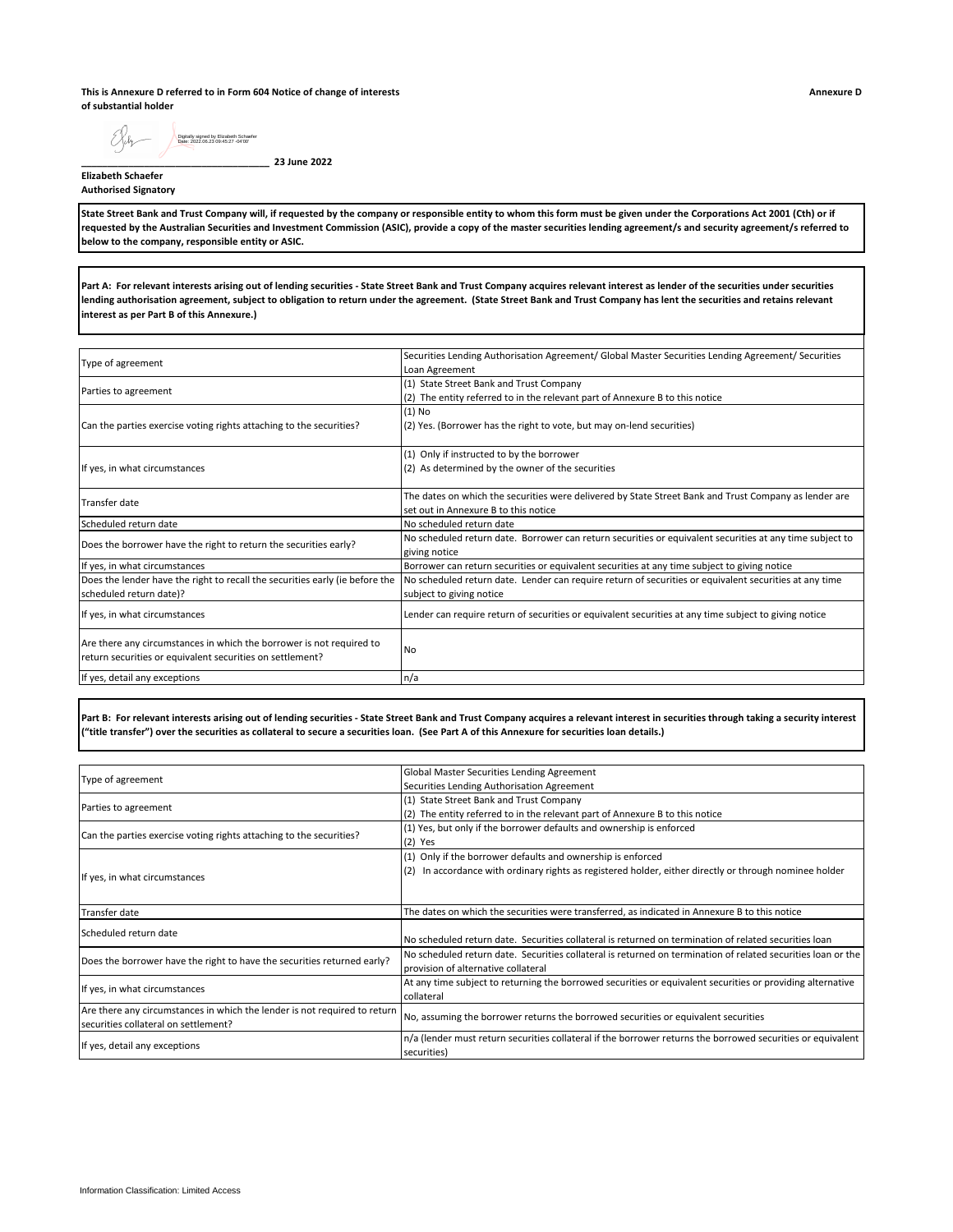### **This is Annexure E referred to in Form 604 Notice of change of interests of substantial holder**

Digitally signed by Elizabeth Schaefer Date: 2022.06.23 09:45:41 -04'00'EXdr

**\_\_\_\_\_\_\_\_\_\_\_\_\_\_\_\_\_\_\_\_\_\_\_\_\_\_\_\_\_\_\_\_\_\_\_\_ 23 June 2022**

**Elizabeth Schaefer Authorised Signatory**

State Street Bank and Trust Company will, if requested by the company or responsible entity to whom this form must be given under the Corporations Act 2001 (Cth) or if **requested by the Australian Securities and Investment Commission (ASIC), provide a copy of the master securities lending agreement/s and security agreement/s referred to below to the company, responsible entity or ASIC.**

Part A: For relevant interests arising out of lending securities - State Street Bank and Trust Company acquires relevant interest as borrower of the securities under securities **lending agreement, subject to obligation to return under the agreement. (State Street Bank and Trust Company has on-lent the securities and retains relevant interest as per Part B of this Annexure.)**

| Type of agreement                                                                                                                 | Global Master Securities Lending Agreement/Master Securities Loan Agreement/Securities Loan                               |
|-----------------------------------------------------------------------------------------------------------------------------------|---------------------------------------------------------------------------------------------------------------------------|
|                                                                                                                                   | Agreement                                                                                                                 |
| Parties to agreement                                                                                                              | (1) State Street Bank and Trust Company                                                                                   |
|                                                                                                                                   | (2) The entity referred to in the relevant part of Annexure B to this notice                                              |
|                                                                                                                                   | (1) Yes (if the borrower is the registered holder. However the securities are on-lent by the borrower as                  |
| Can the parties exercise voting rights attaching to the securities?                                                               | per Part B of this Annexure)                                                                                              |
|                                                                                                                                   | (2) No, not during term of securities loan                                                                                |
|                                                                                                                                   | (1) Only if the borrower is the registered holder. However the securities are on-lent by the borrower as                  |
|                                                                                                                                   | per Part B of this Annexure                                                                                               |
| If yes, in what circumstances                                                                                                     | (2) n/a                                                                                                                   |
|                                                                                                                                   |                                                                                                                           |
| Transfer date                                                                                                                     | The dates on which the securities were delivered to State Street Bank and Trust Company as borrower                       |
|                                                                                                                                   | are set out in Annexure B to this notice                                                                                  |
| Scheduled return date                                                                                                             | No scheduled return date                                                                                                  |
| Does the borrower have the right to return the securities early?                                                                  | No scheduled return date. Borrower can return securities or equivalent securities at any time subject to<br>giving notice |
| If yes, in what circumstances                                                                                                     | Borrower can return securities or equivalent securities at any time subject to giving notice                              |
| Does the lender have the right to recall the securities early (ie before the                                                      | No scheduled return date. Lender can require return of securities or equivalent securities at any time                    |
| scheduled return date)?                                                                                                           | subject to giving notice                                                                                                  |
| If yes, in what circumstances                                                                                                     | Lender can require return of securities or equivalent securities at any time subject to giving notice                     |
| Are there any circumstances in which the borrower is not required to<br>return securities or equivalent securities on settlement? | No                                                                                                                        |
| If yes, detail any exceptions                                                                                                     | n/a                                                                                                                       |

**Part B: For relevant interests arising out of lending securities - State Street Bank and Trust Company lends the securities under securities lending agreement, and retains relevant interest through the right to recall the securities or equivalent securities.**

| Type of agreement                                                   | Global Master Securities Lending Agreement/Master Securities Loan Agreement                                                                                          |
|---------------------------------------------------------------------|----------------------------------------------------------------------------------------------------------------------------------------------------------------------|
| Parties to agreement                                                | (1) State Street Bank and Trust Company<br>(2) The entity referred to in the relevant part of Annexure B to this notice                                              |
| Can the parties exercise voting rights attaching to the securities? | (1) Yes, but only if the lender recalls the loan and exercises its right to become the registered holder<br>(2) Yes (while registered holder)                        |
| If yes, in what circumstances                                       | (1) Only if the lender recalls the loan and exercises its right to become the registered holder<br>(2) Borrower may exercise voting rights (while registered holder) |